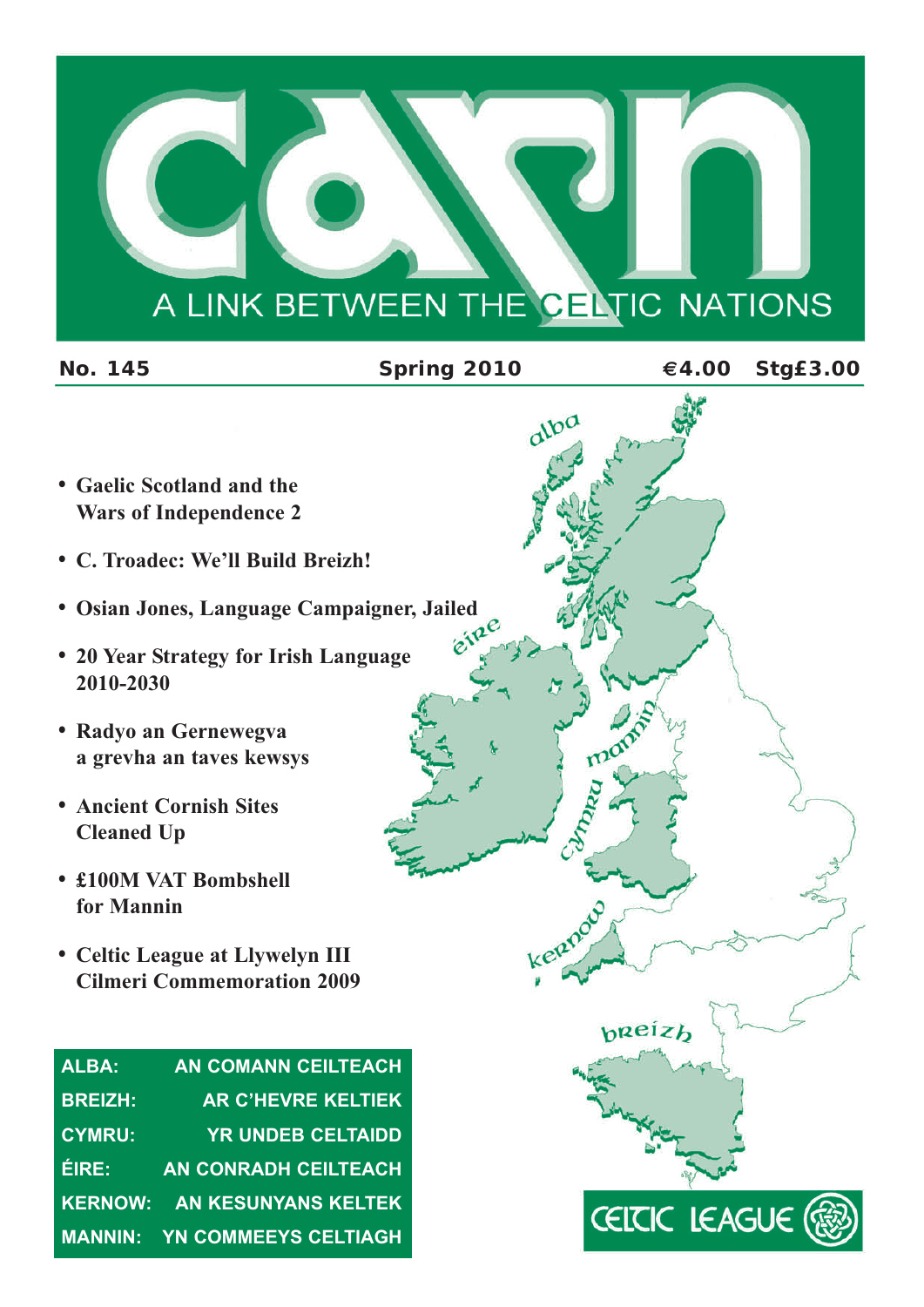

# Alba

# **Tilleadh-Dhachaigh '09**

Ma bhiodh tu ann an Alba am bliadhna seo, bidh thu gu math eòlach air "Homecoming Scotland". Tha cuid ag ràdh gur e caitheamh-airgid, cuid eile ag ràdh gur e dìreach rud gòrach, cuid eile a' gearain nach eil sinn a' ruigsinn Seumaca, Pacastan agus mar sin air adhart. Fuirich mionaid! Seumaica is Pacastan? Uill, ma leughadh tu leabhar-fòn ann an Kingston, tha na sloinnidhean gu math Albannach! Nuair a tha na daoine seo a' bruidhinn mu Pacastan, tha iad a' ciallachadh na coimhearsnachd Phacastanach ann an Alba, agus na ceangailtean aca ris na teaghlaichean aca. Sin rud caran eadar-dhealaichte. Uill, 's mise *cynic*, agus tha mi a' crèidsinn gu bheil an urram air Aimearaga-a-Tuath, Àstrailia 7c air sgàth gur iad dùthchannan beartach, agus tha airgead gu leòr aig na teaghlaichean Albannach airson ticeadphleana. Leis an fhirinn innse, ged a bheil ginealachd Albannach gu leòr aig na Seumacanaich, is bochd iad, agus a bharrachd, thàinig an ceangail eadar Seumaica agus Alba tro tràilleachd. Tha a' mhorchuid dhen Phacastanach ann an Alba a' faireachdainn Albannach, ach carson a bhiodh Pacastanaich nach robh riamh ann an Alba a' faireachdainn Albannach?

Dè tha ann an Albannach? Feumar aideachadh gu bheil na h-Albannach sgaoilte gu tur eadar-dhealaichte ris a cheile. Tha sinnsearan Albannach aig George W. Bush is Bill Clinton, chan eil sin annasach. Ach dè mu dheidhinn Colin Powell is Barack Obama?! Neo Juan Perón? Tha 100,000+ "Argentiños Escoces" ann! An cuala tu mu dheidhinn Carlos Javier MacAllister? Cò aig a fios? Agus tha sloinneadh Albannach aig sgriobhadair ainmeil Ruiseanach, Mikhail Learmont, neo Lermontov. Agus rugadh is thogadh am feallsanaiche "Albannach" as ainmeile, air oirthir Baltach, ann an Königsburg neo Kalingrad. Se Immanuel Kant a bh'air. Ri taobh Pruisia-an-Ear, 's iomadh Albannach sa bha anns a' Phòlainn – a-rèir cuid, se Uallas (Wallace) a tha ann an Mgr Walesa. Chan eil sin buileach cinnteach, ach tha ainmean mar Kobron (Cockburn), Makalienski (MacGhill-Eain/MacLean), Machlejd (MacLeod/MacLeòid) agus Szalmerz (Chalmers) soilleir dhuinn. Anns na 1600an, bha 50,000 Albannaich anns a Phòlainn. Cha robh iad a-mhain sna Meadhan Aoisean. Bha na Gardes Écossais aig a' Fhraing nas aosda na Scots Guards



*From left to right -*

- *1. Juan Perón*
- *2. Malcolm X*
- *3. Lexa Doig*
- *4. Jerry Rawlings (former dictator of Ghana)*
- *5. Mikhail Lermontov*
- *6. Immanuel Kant*
- *7. Edvard Grieg*
- *8. Empress Eugénie de Montijo (wife of Napoleon III)*
- *9. Mrs Rita Marley*
- *10. Lech Walesa*
- *11. Oscar Hammerstein*
- *12. Barack Obama*



aig na Breatannaich. A-reir scotsitalian.com, tha buaidh aca fhathast an Eadailt-a-Tuath:

*"Gurro, the small town in Northern Italy, which many considered to have been the final resting place for the [Gardes Écossais] of France following Battle of Pavia in 1525...The Lost Clan as it is locally referred to has left a lasting legacy on the town, they rested here following the defeat of the French and consoled the grieving widows whose husbands had died in the nearby battle... The local museum even houses a relic of Tartan material worn there around the 18th century. Recently one local appeared fully clad in kilt and complete with bagpipes in Italy's version of the reality TV programme, Big Brother."*

An toil leat ceòl? Tha roghainn farsaing againn san "*Diaspora*" fhèin. Dè mu dheidhinn Rogers and Hammerstein? Ged a bha sloinneadh "WASP" air Rogers, se Oscar Hammerstein aig a bha seanmhathair Albannach. Neo dè mu dheidhinn Calum MacLabhrainn? Malcolm MacLaren, le falt ruadh air is seacaid den clò Hearadh... stiuriche den Sex Pistols? Chan eil sinnsearan Albannach sam bith aige! Ach se Griogarach a bha ann an Edvard Grieg, neo "Greig" mar a chanas iad san ear-thuath. Is iomadh daoine ann an Reggae Seumaicanach aig a bheil sinnsearan Albannach cuideachd.

Coltach ri Mgr Hammerstein, is ann à Alba a bha sinnsearan aig Tommy Hilfigger is David Duchovny. Bho àm gu àm, cuiridh "Fox Mulder" feileadh air, nuair a thèid e gu Alba. Agus tha Hilfigger ag ràdh gur e ball dhen Siol Raibeirt – Raibeart Burns. Se cinneal mòr a tha ann – thug e mòran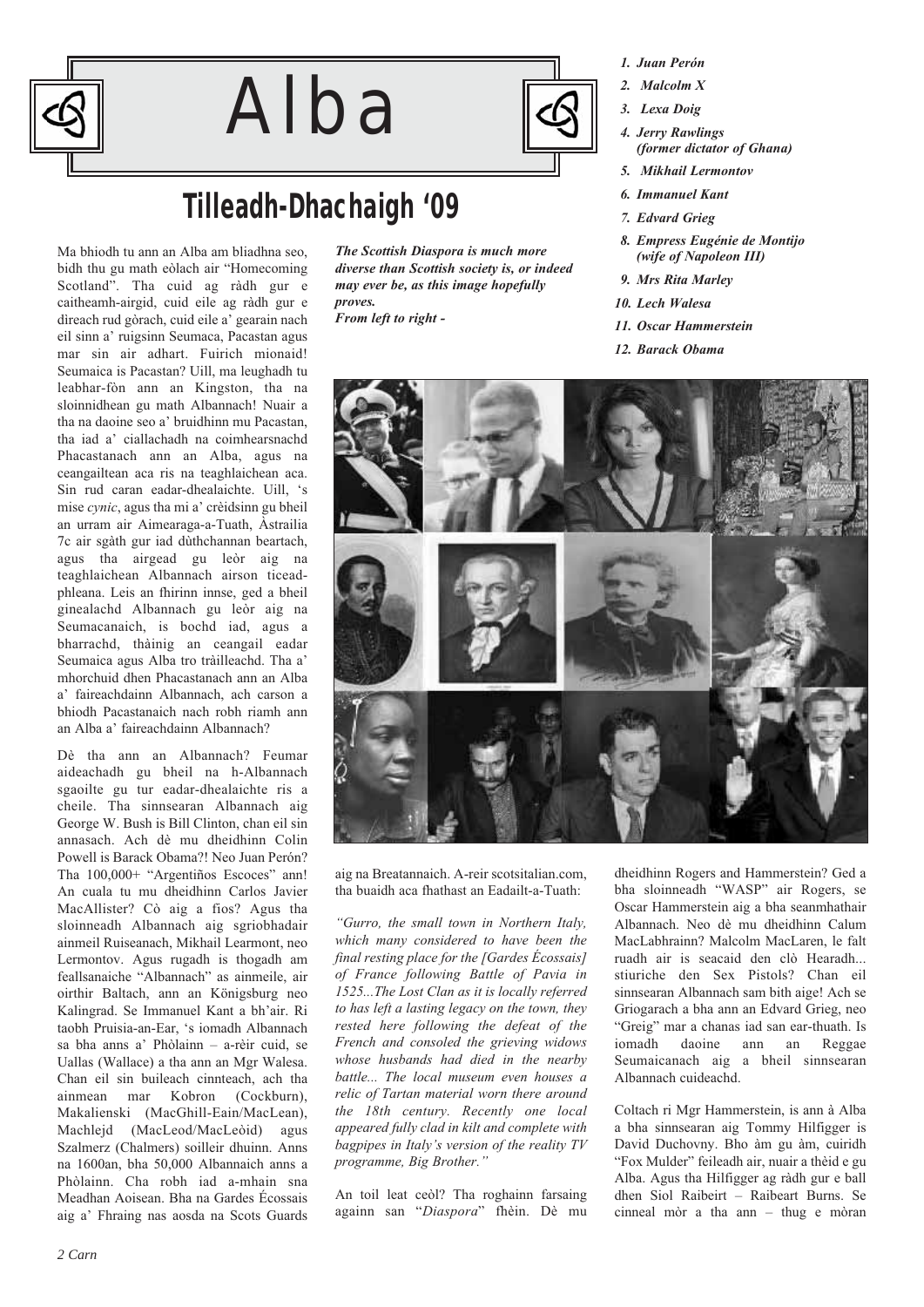bhramaran. Ròsan dearga gu dearbh. Agus sa Fhraing, Bana-iompaire Eugénie de Montijo, bean Napoleon III – bha ainm fada oirre bho thus - María Eugenia Ignacia Augustina de Palafox Portocarrero de Guzmán y *Kirkpatrick*. Kirkpatrick – Cill Phàdraig mar a chanas iad an seo – *bit of a giveaway,* nach e. Sa Chomann Eadar-Cheilteach fhèin, tha "Moffatt" (Am Magh Fada) agus "Lockerbie" againne – a-reir coltais bha ceangailtean eadar Eilean Mhanainn agus Siorrachd Dhùn Phrìs aig aon àm.

#### **Clàrachadh sa Bheurla:**

*2009 was "Homecoming Scotland", financed by the Scottish Government to boost tourism amongst those of Scottish ancestry. Critics complained that it was pointless, or even racist. Some pointed to the fact that North America had been targeted, but not Jamaica, which has plenty of people of Scottish ancestry. However, this was actually quite sensible, not because Jamaica is a mainly "black" country, but because it is sadly a poor country and its citizens do not have much money to spend on tourism. Besides, the legacy of slavery is not a pleasant one. (Countless well-known Jamaican reggae artists are of Scottish descent.) Like the Swiss, Scots soldiers could once be found all over Europe, and that has left a legacy too. There are at least twenty million people of Scottish ancestry outside Scotland, including a few in every other Celtic country– our very own Messrs Moffatt and Lockerbie for example– but it is perfectly reasonable to point out that people of Scottish ancestry aren't all white, and some of them don't even speak English. Due to the frequency of Macs and similar names, it is not uncommon for Scottish descendants to think that they are of Irish origin (Johnny Cash's family fell into this trap, until he found out his family originated in Fife.) One of the highlights of the Gathering (the main Homecoming event) was in fact, a Maori dance demonstration. And this is it - Donald Trump may have family in the Isle of Lewis, but so it seems does President Obama. Even entire communities in Italy and Poland come from Scottish origins. But names are not always a good guide. Malcolm MacLaren is a Highland sounding name, but the red headed, tweed wearing ex-manager of the Sex Pistols has no Scottish ancestry (that he knows of!)... On the other hand, some kenspeckle figures surnamed Hammerstein, Hilfigger, Duchovny and Perón all do. It's not always remote either – in the case of Oscar Hammerstein and Edvard Grieg, we're talking about their grandparents.*

#### **Iain MacFhraingein**

### **Gaelic Scotland and the Wars of Independence**



Dearbhfhorghaill or Dervorguilla of Galloway, mother of John Balliol, King of Scots from 1249-1314

#### **Background**

In 1286, Scotland fell into chaos, with the death of Alexander III. His heir, the infant Margaret, Maid of Norway, died before setting foot on Scottish soil – or being crowned. 13 Competitors claimed the throne, amongst them Robert the Bruce, and John Balliol. William Wallace did not, although as "Guardian of Scotland" he became effective national leader at one point. Since Margaret had married Malcolm Canmore, there had been regular attempts to undermine Scotland's Gaelic culture.

#### **William Wallace**

First a word about the Wallace, perhaps one of the least Gaelic of the major figures in the Wars of Independence. Blind Harry says he wore an "Erse mantle" in Biggar, but there is little else to go on. Perhaps we can use the old Scottish legal verdict of "guilty not proven". He probably picked some up in his travels throughout Scotland. Perhaps he spoke Brythonic. *Braveheart* is inaccurate in the extreme, but it's worth mentioning that Mel Gibson's character can be heard shouting "Alba gu bràth!" in the film.

### **The 13 Competitors**

The more exotic claimants were King Erik II of Norway and Florent V, Count of Holland. They remind us that Scotland's world didn't always revolve around England. Scotland had strong trading links with the eastern shore of the North Sea. Erik was closely related to the Maid of Norway. Perhaps he relied on the strong links between Scotland and Norway, such as the Bishopric of Trondheim, which controlled the Hebrides and northern Scotland – the last stronghold of Gaeldom today.

### *Part II of III*

Robert the Bruce had no claim through primogeniture. His claim was based on something more Celtic – tanistry (tanaistearachd). This was a form of elective kingship in mediaeval Gaeldom, also paralleled amongst the Welsh princes. James VI (I of England) abolished tanistry in Scotland. Unlike Ireland, Scottish tanistry adopted the Pictish custom of matrilinear succession – Bruce's claim was via his mother. In modern Ireland, *tánaiste* means deputy prime minister.

### **Kings and High Kings**

Like Ireland, early medieval Scotland had kings (rìghrean), and high kings (àrdrìghrean). It is likely that Edward I was aware of this, exploited it, and perhaps even saw himself as high king. The notion of high and low kings, persisted amongst Highland clans into the mid-18<sup>th</sup> century. The struggles of Clann Dòmhnall and Siol Dhiarmaid (Clan Campbell) are well known in the English-speaking world. Both these clans backed Bruce in his darkest hour, and gained in power as he did. In the Wars of Independence, at least, the Caimbeulaich were not the villains.

Many other families traditionally claimed the high kingship; some more obviously Gaelic than the 13 Competitors. Amongst these were the Clann Dòmhnall (Clan Donald), the Lords of the Isles, and also Clann Griogair (the MacGregors) whose motto is "Is rioghail mo dhream" (royal is my tribe) to this very day.

Two powerful sub-royal families in the 13th century were those of Galloway and Moray, at opposite ends of the country. Early on, they called themselves "kings", later "lords". The Galloway line maintained its claim through John Balliol, and was a rival of the Bruces. They had long maintained a dual identity – for example one of the line was known by the similar, but unrelated, names of Roland and Lochlann, depending on what the context was. Moireabh (Moray) had its own line, the Meic Uilleim (MacWilliams), named after Uilleam mac Donnchada, a son of Duncan II. The last of them was murdered in Forfar c. 1230. Moireabh remained distinct though, and one of Wallace's commanders was Andrew de Moray/Murray (Anndra Moireach). Murray is still a common name in Scotland.

*continued on page 4*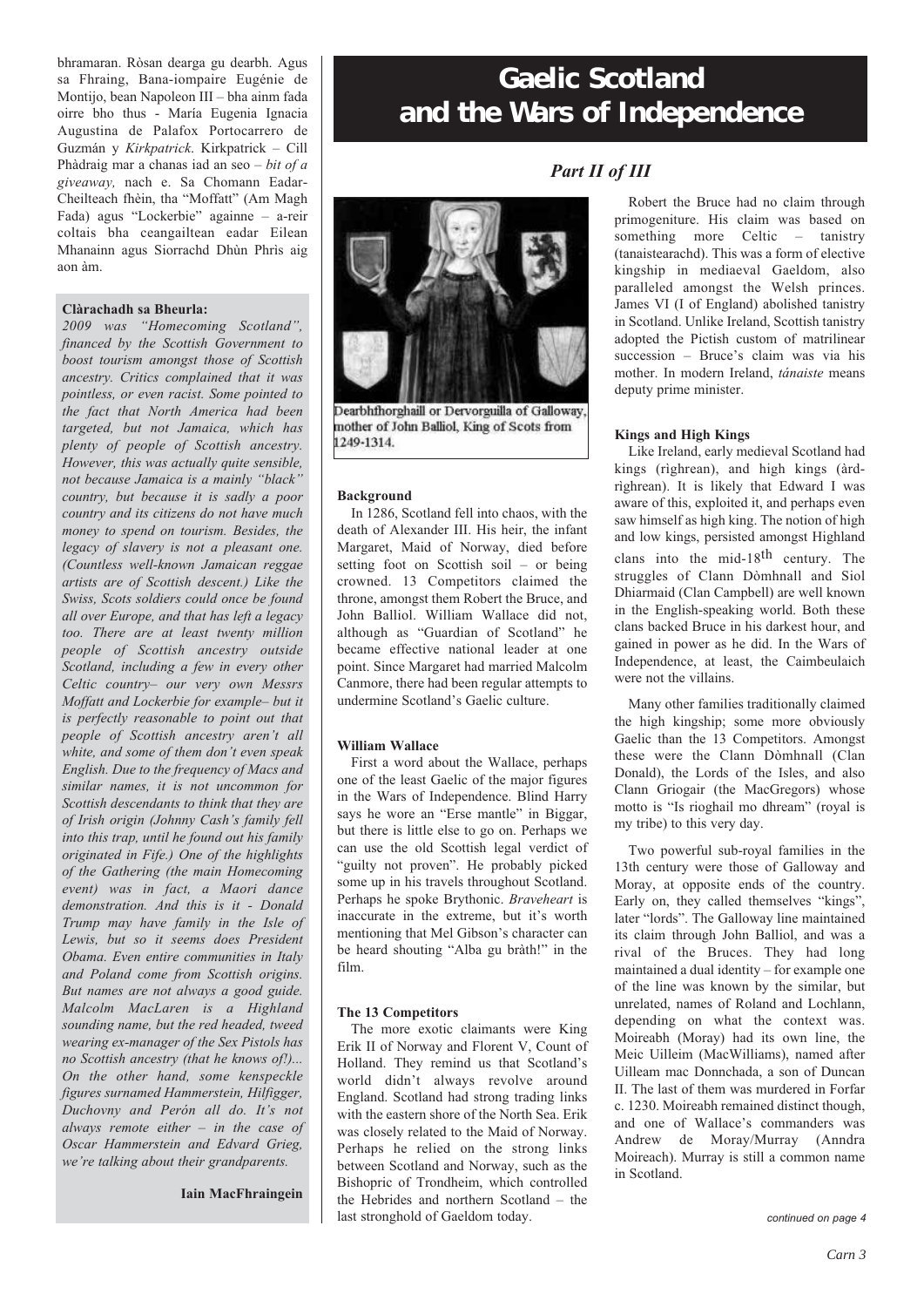#### *continued from page 3*

#### **The Quarrel begins**

John Balliol is often unfairly derided by Scots as "Toom Tabard" (the empty surcoat). His policies were misguided but not without logic. He gives the impression, as a King, that his main aim was to appease Edward I, and/or to keep the massive English army out of Scotland. If anyone qualifies for the title of Quisling, it would be his son, Edward, not John himself.

John Balliol fought the Battle of Roslin (near the chapel of *Da Vinci Code* fame) against Edward I, alongside the Comyns. In casualty terms, this was harder on the English than the Scots, and proves that Balliol was not merely a pushover. Some people also think this battle was as pivotal as Bannockburn, and there is a big campaign running just now to have a proper memorial there.

Both Balliol and Robert the Bruce were Lowlanders from the far south west, and both were born to mothers who were proud Gaels. In Balliol's case, Dervorguilla (Dearbhfhorgaill/Dearghal), came from Galloway's own royal family. Galloway was Gaelic speaking until the 18<sup>th</sup>, possibly 19<sup>th</sup> century, and lies between Ulster, Argyll, and the Isle of Man. Balliol College in Oxford is named for Dearghal.

In 1295, John Balliol conducted a military treaty with Phillip IV of France, which has become known as the "Auld Alliance". It meant they would come to one another's aid in the event of an English invasion. Mediaeval Scotland had a strong French influence, particularly in architecture, and Scots would fight for the French at battles such as Agincourt. Likewise the Lion Rampant flag of Scotland still contains the Fleur de Lys.

Edward I's retaliation routed John's forces. Balliol was put in the Tower of London, later ending up in Picardy. His son, Edward Balliol returned a few years later, with the "Disinherited", nobles evicted by Robert the Bruce – some possibly unjustly. Just as that group of Cuban exiles, who tried to unseat Castro centuries later, these Scottish exiles were backed by their country's traditional enemy. Both failed, and partly because they had the wrong ally. Eventually, the Kings of England gave up on the Balliols – in 1356, Edward III pensioned Edward off to live with dad.

The dishonour was great. Bruce and Stewart are common surnames. But I've never met a Balliol. On the other hand, there are a lot of "Baillies". According to tradition, this is no coincidence.

**Ray Bell** 

### **Paisley born weaver, radical poet and "Father of American Ornithology."**

Alexander Wilson was born on 6 July, 1766. His birthplace was at Seedhills, just outside Paisley and within sight of the River Cart. His father, who was illiterate, ran a small illicit distillery that was concealed in the garden. Alexander, unlike his father, did have a formal education and attended Paisley Grammar. After leaving school at the age of 13 he was then apprenticed to his brother in law. The intention was that Alexander would<br>learn the trade of weaving weaving (www.renfrewshire.gov.uk).

After his five-year apprenticeship had ended however he took to peddling and to both writing, and attempting to sell, his poetry. Social conditions at the time were dire. Wilson, influenced by the revolutionary ideas that had spawned both the American and French Revolutions, wanted to speak out. Often he did so through his poetry. His poems often alluded to the struggle between capital and labour. He berated employers in particular for the treatment of the weavers. One of those poems, "The Shark" (written in 1792) took the form of a satirical letter to the owner of Lang Mills.

The authorities, concerned already about the weavers growing radicalism, took a dim view. They accused Wilson of incitement and said the poem was libellous. He was imprisoned in the Tolbooth for a fortnight, fined and made to burn the remaining copies in full view of the public at Paisley's busy crossroads. Wilson -who'd lived for a time in Lochwinnoch- had won some acclaim in particular for "Watty and Meg." Written in 1791, it's a ballad focusing onthe "battle of the sexes." Wilson had also met another Paisley poet, Robert Tannahill, and there was a sense of this being something of a "golden age of song for Renfrewshire song."



*Alexander Wilson*

Yet Wilson was still troubled and poor. In 1794 he and his nephew William Duncan set sail from Belfast to America. They could only afford deck space and after his arrival in Delaware he struggled at first working as a labourer, copper printer and -ironically enough- in his old trade as weaver. However he eventually secured a schoolmasters post in Pennsylvania, met a naturalist William Batram and found himself increasingly interested in ornithology. Soon he was travelling extensively, often through wilderness, observing and drawing North American birds. The result was a nine volume classic, "American Ornithology (1804-1814)" with portraits of 320 species, 32 of them new to science. (www.renfrewshire.gov.uk)

Wilson died in 1813. He was only 47 and was apparently worn out by his exertions. However his legacy is not forgotten. Wilson is known as the "Father of American Ornithology" and several species of American bird -plover, snipe, phalarope, petrel, warbler and thrush- are named after him. Back in his native Paisley also there is a statue of him in the Abbey grounds and a memorial near Hammills waterfall on the banks of the River Cart.

#### **Alan Stewart**

### **STRAW BLOCKS PUBLICATION OF MINUTES OF 1997 CABINET COMMITTEE MEETINGS ON DEVOLUTION**

The Justice Secretary Jack Straw has used his powers of veto to block the publication of minutes of meetings of a Cabinet Committee on Devolution.

The minutes had been requested under Freedom of Information laws and their release had been ordered by the Information Commissioner.

Straw has claimed however that disclosure would put the convention of collective Cabinet responsibility for decisions at "serious risk of harm" (Glasgow Herald 10 December 2009).

The Cabinet Committee meetings -some 15 of them- were held between May and July 1997. The Scottish people had just voted for a Parliament with tax raising powers and the Committee was tasked with preparing the Scotland Act.

In sessions of the Committee Jack Straw, then Home Secretary, and the Deputy Prime Minister John Prescott fought a bitter rearguard action against the Scottish Secretary, the late Donald Dewar. Straw and Prescott hoped to minimise the extent of the powers that would be handed over to Edinburgh.

SNP chief whip Pete Wishart, MP for Perth and North Perthshire, says Straw is attempting to "coverup" the "absolute chaos and confusion and disagreement inside the Labour Government at the time of the debate on devolution." He adds that "there can be no other reason for this pathetic attempt to conceal what was going on." It shows, he says, a real "contempt for democracy" (Aberdeen Press and Journal 11/12/09).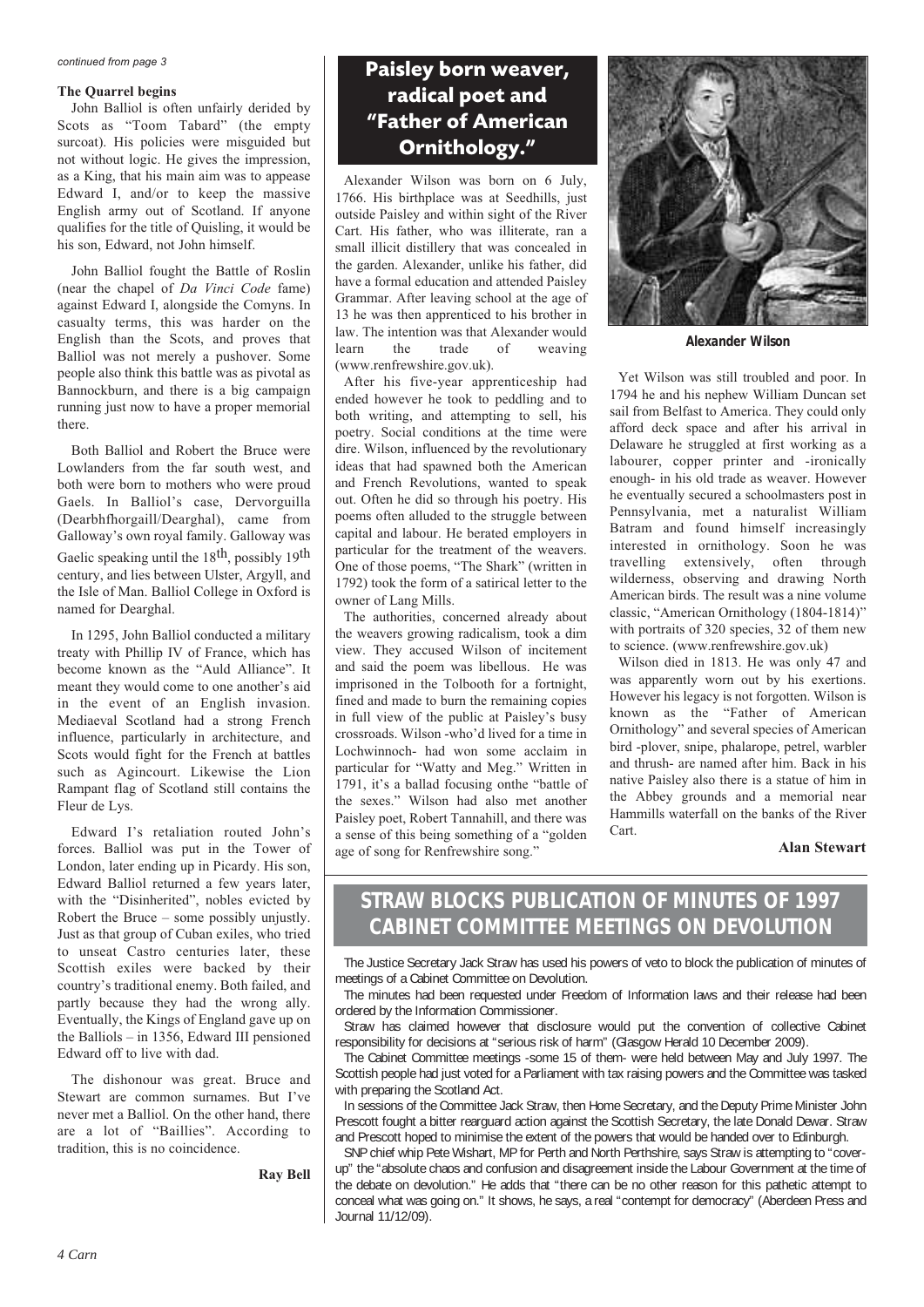

# Breizh



## **Deskiñ kerneveureg e Breizh – Dyski Kernewek yn Breten Vyghan**



*Dr Ken George (left) with Ronan Tremel next to him and the mayoress, Carole Le Juene on the right.* 

'al Lun 28 a viz Kerzu 2009 e oa bet lidet e ti-kêr Kallag gant an itron maerez, Carole Le Jeune, gant Jacques Le Creff, prezidant Kumuniezh kumunioù Kallag, roidigezh diplomoù kerneveureg gant an Dr Ken George da eizh brezhoneger. Deut e oa ivez un nebeud dileuridi eus komiteoù kêrioù Breizh gevellet gant kêrioù Kernev-Veur; kinniget zo bet dezhe kenlabourat war dachenn ar sevenadur hag ar yezh.

Stajoù dibennoù-sizhun zo bet aozet e Breizh gant ar gevredigezh Eostiñ Spered ar Yezh a drugarez da skoazell kelennerien gerneveureg deut meur a wech da ambroug ac'hanomp war hent hor yezh c'hoar: da gentañ gant levr Graham Sandercock *Holyewgh an lergh*, azasaet e brezhoneg gant Ken George (un alc'hwez mat a c'haller goulenn digant hor c'hevredigezh, 5 €). Da heul ar stajoù kentañ zo bet savet ur strollad emren hag a labour ingal, bep miz, gant levrioù Wella Brown ha gant ar gazetenn viziek *An Gannas*, da c'hortoz stajoù dibennsizhun an nevezamzer 2010 a vo digor d'an holl. Arabat ankouaat eo liammet Breizh ha Kernev-Veur dre o istor kantvedel hag o zonkad stourm ouzh ar gwask da zerc'hel bev o yezh, o

sevenadur, o bro. Enta, d'ar re a fell dezhe dizoloiñ ha deskiñ ur yezh ken tost d'ar brezhoneg, dre ar brezhoneg, e pedomp anezhe d'en em enskrivañ da greskiñ ar strollad. Eostiñ Spered ar Yezh (E-SAY) a ra war-dro kelenn brezhoneg, eostiñ, dastum, ar brezhoneg komzet hag a ginnig mont buan war-raok gant ar c'herneveureg.

E-SAY, 24, straed Lavanant, 2160 Kallag, Breizh: 00 33 2 96 45 94 38, ronantremel@wanadoo.fr.

### **Ronan Tremel**

### **Summary:**

*The association E-SAY launched a program of Cornish language teaching through the medium of Breton in Brittany a few years ago. After a number of workshops at weekends, and summer schools, eight students were presented with their Cornish diplomas by Dr Ken George at a ceremony in December. These first Cornish students from Breizh will develop links between the two Celtic nations in Kernow and Breizh. The same program will start again this spring.*

### **Robert Burns... His continuing importance to Scotland today Pouezhus a viskoazh evit Alba**

Ar vroioù dre vras o deus ur barzh evit skeudenniñ sevenadur ha spered ar vro. Evit Alba ar barzh-se a zo eveljust R. BURNS (1759-1796). Skrivet o deus d'ar mare e oa kollet un tamm loc'h evit ar vro. Alba o doa kollet ar Parlamant dre eun emglev fall gant bro Saoz (1707), hag araok o doa torret al liammoù gant an noblañs (1603). BURNS e neus skrivet gant ur hengoun kreñv, diazezet war al labour kaset gant ar skrivagnerien Allan Ramsay ha Bob Fergusson. Ar peb brasañ eus e varzhoniezh oa skrivet e izel-skoseg (*Scots*), met skrivet e neus ivez e saozneg. Ganet e oa e-barzh ur familh paour awalc'h er Ayrshire, e mervent Alba. Diwezhatoc'h eo deuet da vezañ merour. E varzhoniezh a ziskouezh war ar memes tro barregezh ha loureznnegezh hud. Levezonnet o deus An Emsav romantel hag ivez ar radikalezh politikel, eus an amzer-se. Eñ a zo anavezet mat evit e varzhoniezh hir ha danevelleg (eg Tam o' Shanter); evit e varzhoniezh flemmus (eg Holy Willie's Prayer, e-giz « a Parcel of Rogues in a Nation »); e varzhonegoù diwarbenn an natur (eg To a Mouse). Met, e barzh muioc'h anavezet a zo pe e ganaouenn diwar-benn ar garantez, gant kanaouennoù karantez evit ar grennarded betek tud deuet (eg A Red Rose Rose, Mary Morrison, Ae Fond Kiss, O Wert Thou in the Cauld Blast, John Anderson my Jo), pe e ganaouennoù diwar buhez boutin an dud (Auld Lang Syne, A Man's a Man for a' That).

Dreist holl, eo anavezet e-giz unañ e neus diorren mennozh ar breuriezh gwelloc'h

eget bep filosofer pe politikerian. E ganaouenn 'A Man's a Man for a' That' a zo ar muioc'h brudet evit plaended a lak war well hon delenezh boutin. A vloazmañ, evit e genober evit an "Homecoming", al levraoueg barzhonegoù evit Alba o deus gouestled tud a bep seurt oad dre gwrizhioù Alba (& pelloc'h ) ebarzh ur raktres faltazius evit lakaat ur banniel braz-tre, livañ ar gentañ linen eus e ganaouenn. Tud oa pedet da choaz ul lizherenn eus ar barzh hag da livañ al lizherenn-se. Ar re se oa lakaet asamblez hag un dibab graet evit krouiñ un troïdigezh liezliv ha c'hweniañ eus ar ganaouenn. Goude dre numerel eo bet savet ur banniel bras kenañ evit goloiñ ur *continued on page 6*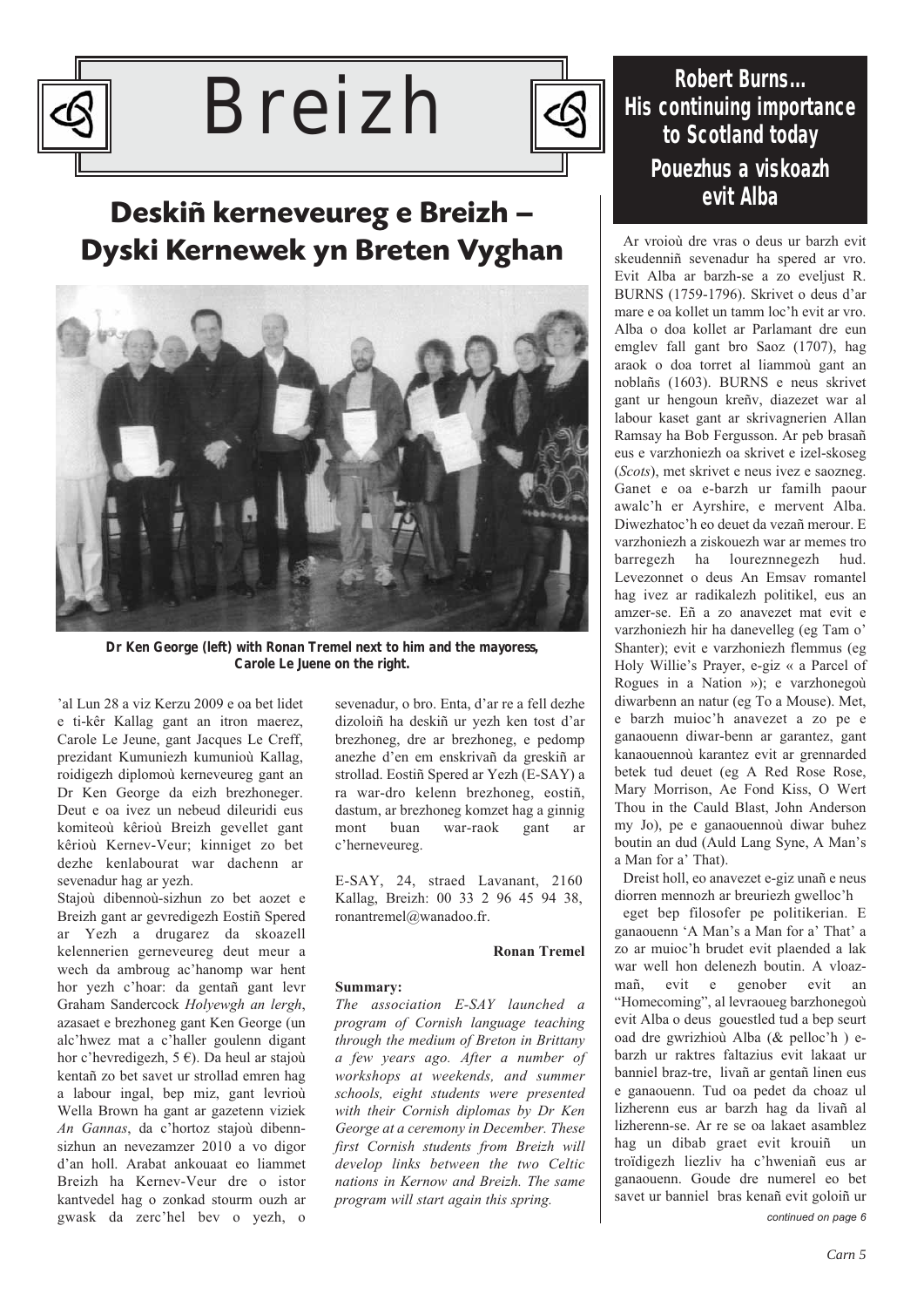*continued from page 5*



savadur kozh ha bras e kreiz-ker Din-Edin. E touez ar varzhed a zo bet diviset evit o labour, eo bet hini R. Burns a zo vet dibabet peogwir e oa peurgwirion skoziz gant leun a dalvoudegezh. (Gwelit *http://burnsbanner.wordpress.com)*

Anavezet e oa evit skrivañ ganaouennoù ha barzhonegoù hag ivez evit dastum kanaouennoù en doa klevet. E varzhonegoù a ya d'an dud a greizh kalon peogwir o deus un ton a gomz d'ar gevredigezh. Siwazh eo marvet yaouank awalc'h. Padal den a lavaro ne deus ket bevet kant-dre-gant. E oa ur merc'heter. Setu perag o deus bet fred diavezh e familh. Un dra anavezet mat hag a glot gant 'toast tae the lassies' pad koan, da lavaret eo abadennoù izpisial gant haggis, bouet eus ar vro, toast ha prezegennoù evit er bed ha bezh e kenver e devezh laouenn ar vloaz, d'ar 25 a viz genver. E varzhonegoù a zo bet troet e meur a yezh ha dreist holl e bro Rusia e pe lec'h emaint brudet.

*(An account of the continuing importance of Robert Burns and his work in Scotland and beyond.)*

# **Christian Troadec: We'll build Breizh**



*Christian Troadec*

*Nous te ferons Bretagne* – We'll build Breizh', are the words of a famous Breton writer, Xavier Grall. These words have been used as the name of the political alliance founded by Christian Troadec, the pro-Breton mayor of Karaez, in 2008 for the 2010 regional elections. On the 5th of December, at a meeting in Pornizh, Bro Naoned, the national council of the Parti Breton decided to join this alliance, thus increasing its potential.

This new political alliance takes its inspiration from Grall, a mystical author who wrote a lot about the meaning of Breton life in *Le Monde*. Xavier Grall and Christian Troadec two strong personalities, two rebels. X. Grall

expressed his passion for Breizh in a book *Le Cheval Couché* ('The Lying Horse'), and in other books. C. Troadec did it through a newspaper: *Poher Hebdo*, and a folk-rock festival, an Erer Kozh ('The Old Ploughs'). This four-day annual festival was started in 1992 in the small village of Landelo in Bro Gerne, as a reaction against a maritime festival, The Old Boats, in the NATO city of Brest. This maritime event received a lot of publicity and public funds when the farming region of Kreiz Breizh (central Brittany or east Bro Gerne) was in bad economical and cultural shape. Three years later, the Erer Kozh had become so successful that they had to move to a larger venue at Karaez. Today

this festival is one of the top 5 in Europe.

In 1996 Christian Troadec started a weekly newspaper in Karaez called *Poher Hebdo*, a success story which helped the editor know more about Kreiz Breizh. *Poher Hebdo* was sold to *Le Télégramme* daily newspaper three years later. It's still very alive as a Karaez weekly and provides each time one page in Breton as well as an English page, for the Celtic and English communities. After this C. Troadec started a new challenge, in this century. He bought the Coreff brewery in Montroulez /Morlaix. (Coreff is a Middle Breton word for a beer, today used in Cornish). For further development a new factory was built in Karaez. He sold the brewery in 2008 in order to devote time to his political career and the new alliance. Thus C. Troadec is a strong leader ready to fight successfully for Breizh. In the French political system, businessmen of the left wing and civil servants of the right are often good politicians.

C. Troadec's political career started in 2001, as mayor of Karaez. The former journalist, who covered the anti-Soviet revolutions in the early 90's, beat the communist lobby in charge of the city hall at that time. As mayor he worked hard to develop jobs in the outskirts of the city and a better quality of life down town. On the cultural field, the Erer Kozh festival (150,000 fans each year) was a leading activity. A lot of money was invested in cultural activities, thanks to the festival. Karaez developed a Diwan lise (Bretonmedium secondary school), Ofis ar Brezhoneg, the Glenmor Congress Centre which has staged the famous "salons al levrioù Karaez" (book exhibition). The city is also intending to create a special cultural centre for a new cultural revival. Therefore Karaez is planning to be the cultural capital of Breizh, alongside Roazhon which is the political capital and Naoned which is the business one…Wait & See!!!

For the second term election C. Troadec's team won the second leg by 2/3 against 1/3 to the conservative UMP. The real challenge came on the first leg against Richard Ferrand, a Jacobin leader of the Socialist Party (SP). This ENArchist coming from the TOP French state administration is very opposed to the European Charter for Regional or Minority Languages …so he is out of touch with the European Convention for Human Rights!

R. Ferrand is also opposed to the reunification of Breizh (the re-inclusion of Bro Naoned /Loire-Atlantique in administrative Brittany) as well as real devolution as in Great Britain with more than 21bn € budget for the region.

On the other hand C. Troadec had stressed that his list is far from the Paris political lobbies and traditional parties. His main goal is to act on the ground here, in Breizh, with craftsmen, trade-unionists, workers, students, etc… in fact, it's a way to draw attention to the fact that B. Malgorn, the right-wing can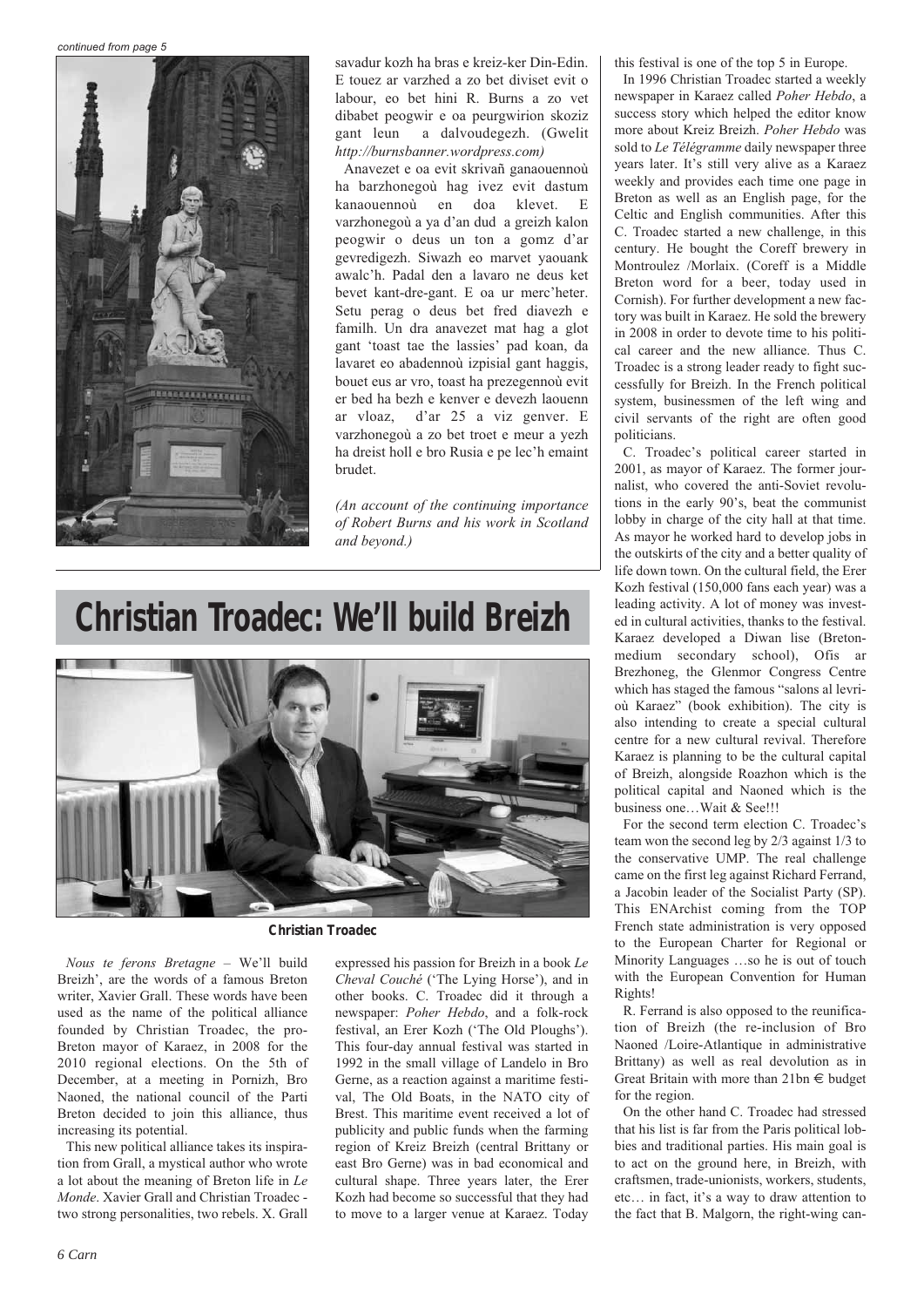didate, is a former civil servant (prefete), directly linked to President N. Sarkozy.

On the left, regional council president Jean-Yves Le Drian is not free from the SP. In Penn-ar-Bed (29), the SP engineered the removal from office of Yann-Bêr Thomin, the prominent supporter of the Breton language within the SP. The whole Breton movement was really upset with this very bad decision for Breizh. The move of the SP towards a Jacobin political centralist stance gave Christian Troadec the opportunity to develop a Breton "SNP"…Wait & see if he'll be the Alex Salmond of Breizh!

In political terms, jobs are the first priority for Breizh, in Karaez and elsewhere. The second priority is pollution - people have ready for more action on this since last summer when seaweed killed a horse. Otherwise, the global warming cause is on track, the Greens + UDB beat the Socialist Party last year *e Breizh*. The 3rd goal is Breton reunification – the return of Bro Naoned. We remember that Hitler and Pétain cut Bro Naoned /Loire-Atlantique out of Breizh. Another problem for the SP is that Naoned's mayor and president of the SP in the French National Assembly, Jean-Marc Ayrault is very opposed to reunification.

The last important goal of the programme, at the very beginning of 2010, is about public services, in the countryside and especially in Kreiz Breizh where the problem is more important. C. Troadec and the people of the Karaez area won an epic battle to keep the hospital in Karaez last year. A huge boost for Troadec, the mayor and leader of the battle. His book *Carhaix Résistance* ('Karaez Resistance'), shown in Carn 142, is a good demonstration of his fighting spirit for the people of Kreiz Breizh.

Now Christian Troadec, who was elected to the Council of Brittany in 2004, has decided to work hand in hand with the new regionalist party Strollad Breizh/Parti Breton. With 3% of the vote and momentum gained during the last European election (see Carn 144), "We'll build Breizh" must find 6% in order to go through to the second leg, with 10% altogether.

Whatever happens "We'll build Breizh" will be good for Breizh. Wait and see if the Breton SNP is born!

**GiK**

### **Coláiste na nGael Irish Language Course, St. Jacut de la Mer**

We will be holding an Irish language college in St Jacut de la Mer, Brittany on **April 8 – 11th 2010.**

In the past, Breton activists have joined us. We welcome Breton speakers. Please let your contacts know – they will be very welcome.

**Christy Evans**. UK 01277 249 274 AnColaiste@aol.com

# **BREIZH'S VISION FOR THE 21st CENTURY**

### **Part 2**

The afternoon started with a super show from chairman J. Bernard, and F. Bourget, manager of "Produet e-Breizh, = Produit en Bretagne" (= PEB). Today PEB's logo with the tiny lighthouse, on the products is famous in Breizh and all over the state.

This year the club will try to expand into a few European states with adverts and products placed in shops… First of all they congratulated J.-C. Simon who thought of this business-club 16 years ago. The EVEN-Cooperative's commercial manager worked on strong Bretons' values, including ethics, solidarity and sustainable productions. At the beginning Breton consumers bought those products (+25% globally) along with adverts in solidarity with the workers in Breizh". The number of products was very small and mainly came from the farming industry. The ethical committee took some time to open the club to new services or cultural productions. Today 2,700 products make a profit off the logo and more than 100, 000 workers in more than in 200 firms are employed. This label is recognized by about 90% of people in Breizh.

With the new chairman, innovations are in the cultural field: books, CDs and DVDs.

PEB organised different awards for music, books and other innovations, which were also exported, only one has failed to achieve success for the PEB at the moment. PEB is a recognised label with innovation and authenticity, managed by passionate leaders - for passionate citizens!!!

After this introduction the audience took part in three workshops:

How to develop the Breton Diaspora?

How to export the Breton Know-How.

How to develop Bretons' values, in a globalised world.

Jakez Bernard from PEB oversaw this workshop along with the help of Jean-Jacques Henaff. The main problem was to define commonly held values. Many studies have been undertaken in this area, but as yet they remain uncoordinated. So, first of all we need to prioritise all the actions, in order to have some efficiency, in Brittany…

Sorry: "Bretagne". Like Alba for Scotland, Breizh is not well - known, yet!

Mainly, in the globalised world, Breizh is not well known apart from our sailors and the flag: Gwenn ha Du…

The main problem now is coming from the fact the all sorts of public and private organisations bought all kinds of advertising campaigns from professionals



*Jean-Yves LeDrian*

in Paris. The people of Breizh did not have any say. Obviously we need to do concentrate on doing the work within Breizh for the Breton nation. It sounds incredible but no such study exists yet. However the Breton Economical Agency started an important job in 2007. They will produce a presentation of their works at Lorkarn Institute (L.I.) sometime next year. The Breton President, or PM, Jean-Yves LeDrian, really wants to include the all studies already done with the business bodies as well as their advisers on the matter, in order to have a real image of Breizh which will include the cultural, economic and the social aspects. It looks like Breizh must develop a VISION, for the long - term, to achieve success in this globalised world. We must be careful that the any new technologies will use the term Breizh for their services and products, instead of Western - which is associated more with the USA !!!…Breizh or Bretagne is essential and good enough for our vision for the future.

Yann-Berr LeMat, underlined that Breizh had a tradition of working through nets (J.A.C.) and cooperation. Otherwise, the quality of a job well done as well as vocal press releases should help Breizh to export its products all over the world.

Yves Pelle is working hard work on the Breton diasporas. Unfortunately the number of inter-national members is very low. So, the Breton Diaspora (DEB) needs to do some in depth profiling in order to be efficient in the long term. DEB's members must trust the network to develop business, all over the world…

The videoconference as well as the Asian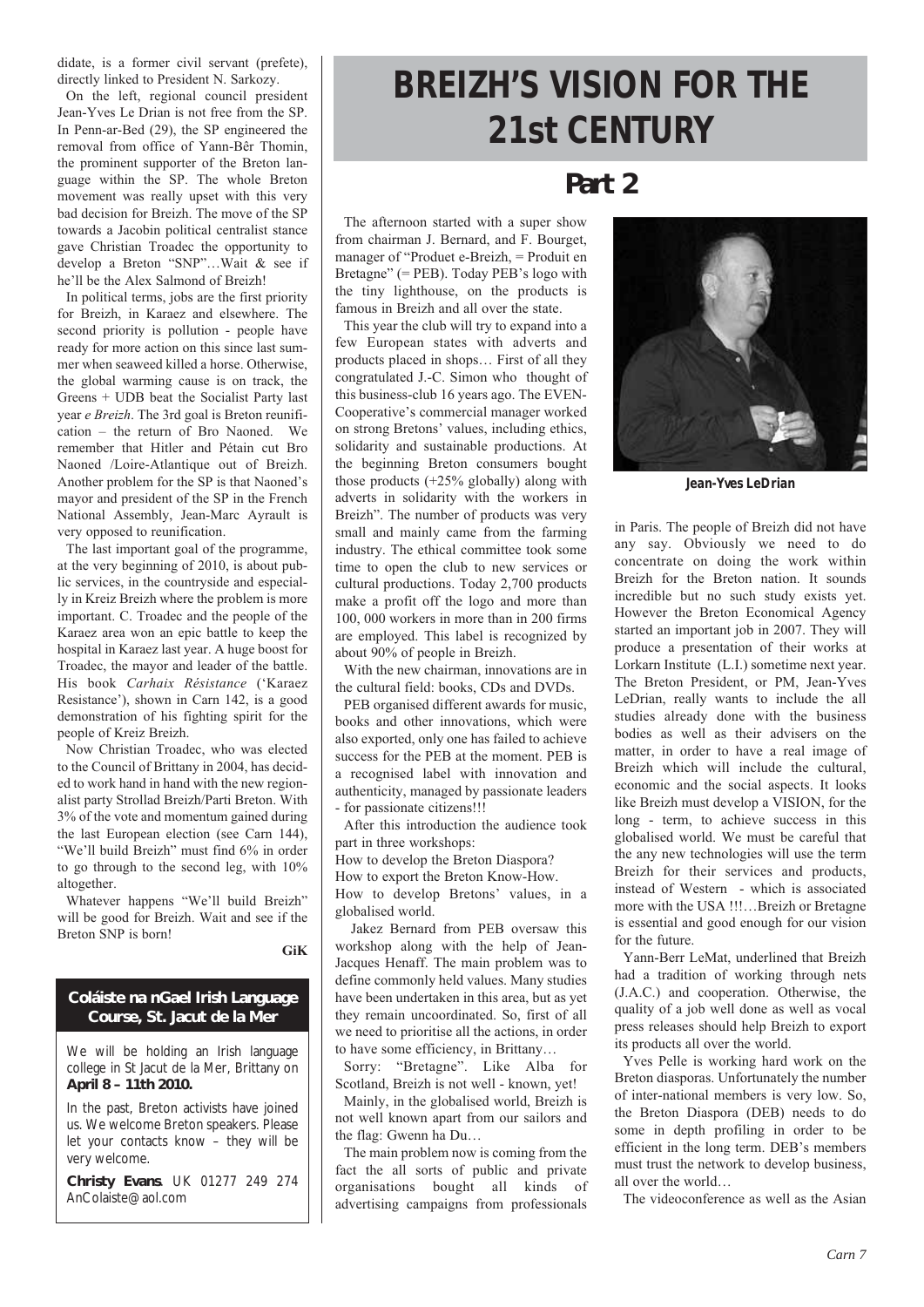interventions allowed the audience to appreciate the very real opportunities Breizh can find over there…

Jean-Yves LeDrian, reminded the audience that the L.I. is a Think-Tank and that he always felt free to express himself. He began with a joke, telling us that he knew about the JAC movement and even more about the JEC (=Christian Youth Students) movement, in which he was very active when he graduated. Most of the businessmen felt good about that. The republican hardliners' accepted it because he is in the leadership of the socialist party in Breizh - A strong leader who gave back confidence to the people of Breizh through symbolic actions, in the cultural field.

Next ST YVES' Day, was dealt with - Black and White flags for a soccer final, Breizh touch parade, etc… His main concern came from the fact that Breizh did not have the rank we should have in Europe and in the world. We only attracted 300 businesses from abroad Our Task is to work harder to gain much more international funding.

We need to re-organise cooperation within Brizh He said, "I would like to build a Breton-Chapter, but it'll need one year to put all the actors, round the table!"

On the tourism front has taken four years. Now Breizh has an Irish manager, Michael Dodds, to promote our tourism activities on the internet, on one hand and on rhe other hand we need to gather together all the partners, to promote the Breton image.

J.-Y. LeDrian is working hard in order to promote a "made" for Breizh image, shared by all the people and institutions. He showed a strong will to develop a Vision for Breizh on the local, European and global stage…

President Alan Glon, thanked PM J. -Y. LeDrian,s well as all the Asian delegates showed a strong interest in the proposed activities.

After the financial crisis the rules of the markets are under scrutiny. Obviously the people are better than the organisations, which are willing to manage them...

We are in a binary system, with the left wing on one side and the right on the other. It's the same for providers and distributors. They move the percentage up and down but do not develop any wealth. The bosses hope for more freedom in order to become more efficient. President A. Glon is hoping to change the mood from one of mistrust to confidence. Because the world is changing this century, he is wondering if the new generation of managers should not destroy what the Breton tiger built, last century??? We must move on to the other side of the mirror! We need to take on responsibility for our own businesses, to further help them reach a higher level, Glon concluded.

.**GiKeltik.**

# **The Inter-Regional Rendevous (RDV)**

The inter-regional RDV started eBreizh in 1990 with K.S.B.\* managed by Per Denez on the one hand and the office of the Lesser Spoken Languages (EBLUL) with Anna-Vari Chapalain, on the other hand. A grant from the EU was gained at that time from special funding for the Lesser Spoken Languages. This funding does not exist anymore. Per Treut was the Vice-President, in charge for culture for our region, at that time.

A RDV was organized in Roazhon (Rennes) in the office of the Regional Council, with associations from all over the French State. Delegates and workers from Elsas, Occitania, Kataluña



*Tangi Louarn*

(Catalonia), Euskadi (Basques) and Breizh. The goal was to develop links between people working in the field of the languages in non-official ways. At the same time, to develop the new language policies, by giving more powers to the elected people working in this new field. Help from Europe for a few delegates offered an official status to some on the body

One of the best results, alongside the work done with Eukariz was the fact that the French National institute of Statistics (INSEE) undertook carry out a study in order to determine the number of people who speak non-official languages. From year to year we maintained the RDV, in different Regions with different subjects: education, mass media, politics about languages etc. To learn from one to each other and work altogether was the goal of these meetings. To create newspapers for the children for example, or for all the population like Semana and Ya! In 2008, we studied the importance of the way to write in order to make the Lesser Spoken Language, more official. This year in eBeizh the aim was how to make our languages alive in every day life. The K.S.B. organized RDVs in different places in eBreizh Izel (Lower Brittanny, SKED, Ti Ar Vro Leon, Kemper, Konk…) and in eBreizh Uhel (Upper Brittany, St., Malo, Roazhon). A full weeklong meeting was held between 2nd and 7th November 2009, in order to go forward and be alive in our languages.

**Tangi Louarn**

(Prezident, \*Kuzul Sevenadurel Breizh, [Cultural Counsel of Brittany])

## Three MEPs of Europe Ecologie in Treguier

The summer university of Regions and Peoples Solidarity (RPS, federation of political parties which includes UDB) had been anticipated for a long time in Brittany. Finally, it took place last August in Treguier where 250 people from Occitania, Corsica, Alsace, Savoy, the Basque Country and Catalonia met together. This gives some of the main points of those three days discussions.

It began with a few conferences on the role of regions in the fight against climate change, which was the main theme of the summer university and constituted the most important part of the final motion of the four days. Finishing with the brilliant speech of Alain Retière, coordinator of the project ClimSat in Brest, vice-president of the regional council of Brittany Christian Guyonvarc'h warned of the international dimension of increased temperatures and its consequences on geopolitics in future decades. "The less responsible will be the most affected by this climate crisis". Then, he explained to a hushed assembly (with facts and figures) that the richest States and the ones that use the most GES were the ones that demand that the poorest reduce their emissions from 15 to 30 %! Christian Guyonvarch insists on the necessity to give the responsibility of the fight against climate change to"sub-states" levels.

At the end of the day, RPS welcomed the other partner of Europe Ecologie : Nicole Kiil-Nielsen (green MEP), Yannick Jadot (associative MEP). The goal was to create a balance sheet and also to look at the perspectives after the European elections and the huge success of Europe Ecologie (since this summer university, UDB has chosen to continue this strategy inside Europe Ecologie). On Tuesday René Louail, the famous farmer criticized in a very passionate monologue the politics of agriculture. "Food is not merchandise like other things". He also said that over-production will not solve the problem of the farmers who live there, nor the problem of hunger in the world. He stood up against the loss of 17,000 workers from agriculture in only 5 years. To conclude, Brendan Yvet, regional secretary of the CFDT (syndicate), explained the social aspect of the world crisis in Brittany.

The afternoon was reserved for free time that consisted of a trip to enjoy the north coast of Brittany (Perros-Guirec). A long journey before a Celtic meal where all the participants could have some very interesting conversations on the future of their countries…

**Gael Briand** (on behalf of UDB)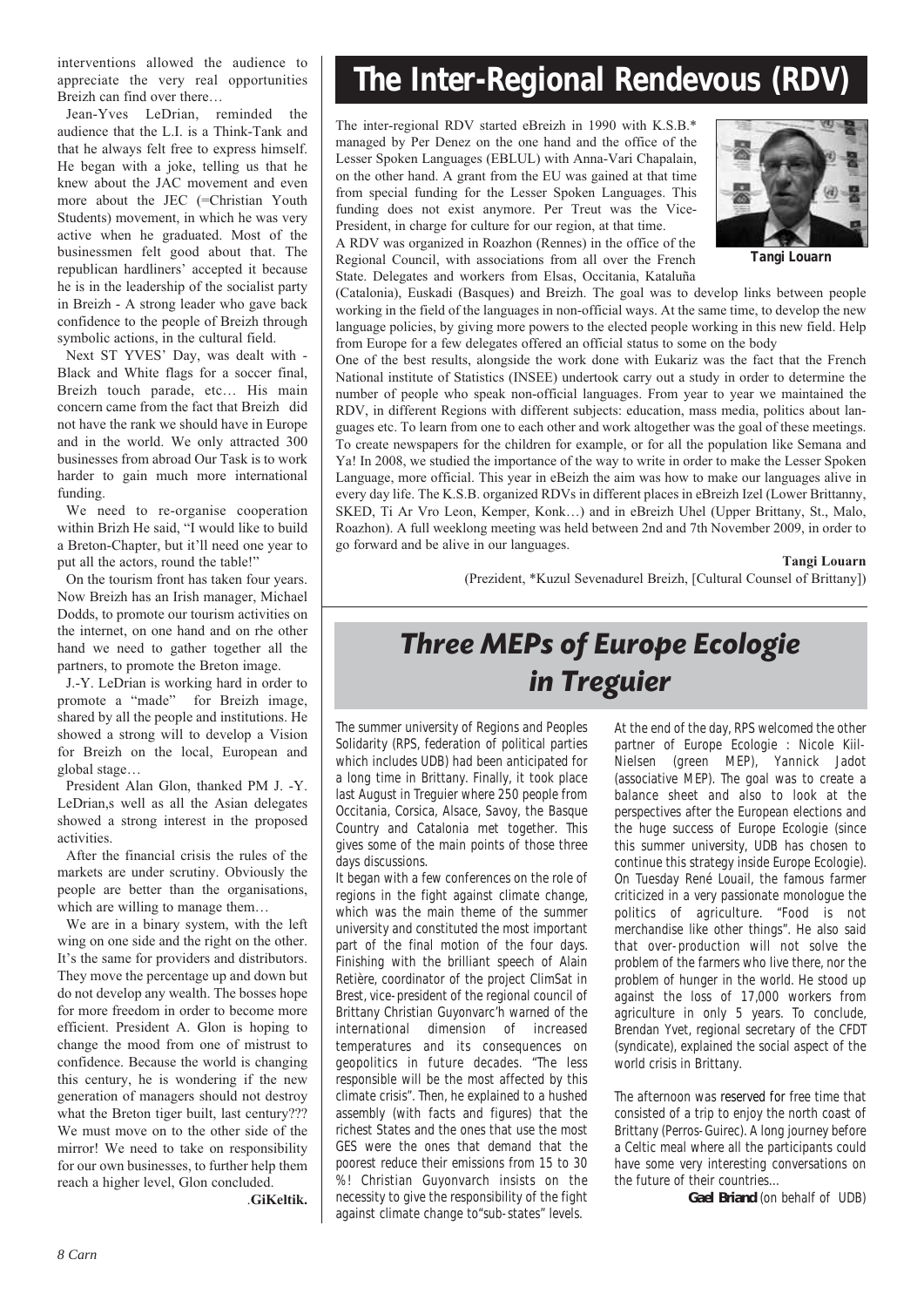

### **LLAFUR WEDI COLLI CYSYLLTIAD GYDA'R FRO GYMRAEG**

Dywedodd Cymuned ym mis Awst fod penderfyniad Dr Brian Gibbons i benodi Rheolwr Gyfarwyddwr dros dro ar gyngor Ynys Môn sydd ddim yn siarad Cymraeg nac yn dod o Gymru, a sydd gydag amheuaeth dros ei swydd flaenorol, yn dangos yn glir nad oes gan y Blaid Lafur yng Nghymru mo'r ddealltwriaeth sydd angen i gynrychioli trigolion y Fro Gymraeg.

'Mewn hinsawdd lle mae dybryd angen swyddi ar bobl leol, mae penodi rhywun o'r tu allan i'r Ynys sydd ddim hyd yn oed yn siarad Cymraeg yn gam gwag difrifol sydd yn anfon neges cwbl annerbyniol at bobl ifanc Môn' meddai Aran Jones, Prif Weithredwr Cymuned. 'Rydym yn galw ar y Rheolwr Gyfarwyddwr newydd i ddatgan ar frys y bydd yn ymrwymo i ddysgu'r Gymraeg o fewn y misoedd nesaf; ond rydym yn bryderus iawn nad oes gan y Gweinidog y ddealltwriaeth angenrheidiol o'r Fro Gymraeg i fedru cyflawni cyfrifoldebau ei swydd fel Gweinidog Llywodraeth Leol.'

Cred Cymuned fod Dr Brian Gibbons hefyd yn dangos diffyg arweiniad personol o ran y Gymraeg, gan nodi iddo gynrychioli etholaeth sydd yn cynnwys wardiau fel Glyncorrwg lle mae'r canran o bobl 10 i 14 oed sy'n siarad Cymraeg dros 34%. Serch hynny, mae gwefan y Gweinidog yn uniaith Saesneg, er mor syml ydy darparu gwefan ddwyieithog.

'Mae'n hynod siomedig nad yw'r Gweinidog hyd yn oed yn darparu gwefan ddwyieithog, heb sôn am ddysgu'r iaith ei hun,' medd Richard Evans, Cadeirydd Pwyllgor Gwaith Cymuned, 'ond mae'n adlewyrchu ei ddiffyg dealltwriaeth llwyr o natur bywyd yn y Fro Gymraeg. Dyma yn union y math o dorri cysylltiad gyda chymunedau Cymru sydd yn arwain at dranc y Blaid Lafur.'

Mae Cymuned yn annog Dr Brian Gibbons i edrych at yr enghraifft y mae Nick Bourne, arweinydd y Ceidwadwyr yng Nghymru, yn ei gynnig trwy fynd ati i ddysgu'r iaith a thrwy fod yn ymwybodol o bwysigrwydd yr iaith mewn cymunedau Cymraeg. 'Mae angen dybryd i sicrhau newid er gwell ar gyngor sir Ynys Môn er lles pobl leol wedi cyfnod helbulus mor hir,' medd Nick Bourne. 'Rhaid i bob penderfyniad am ddyfodol yr awdurdod leol gael ei gymryd gyda gwybodaeth llawn a

sensitifrwydd am faterion lleol, gan gynnwys yr iaith Gymraeg.'

Fel rhan o'r ymgyrch CyngorNi.com, mae Cymuned yn galw ar Gyngor Sir Ynys Môn i ddilyn polisi iaith hynod lwyddiannus Cyngor Gwynedd trwy weithio'n fewnol trwy gyfrwng y Gymraeg er mwyn sicrhau swyddi i bobl leol a dyfodol hir-dymor i'r iaith Gymraeg.

#### **Summary:**

*Cymuned have condemned the appointment by a Labour minister in the Assembly of a non-Welsh speaking director to Ynys Môn (Anglesey) council and call on this council to follow the example of neighbouring Gwynedd in adopting Welsh as the council's internal operating language.*

### **Teyrngedau i un o gewri Cymru – Hywel Teifi Edwards (1934-2010)**

Talwyd teyrged gan lawer yn y mudiad cenedlaethol i'r cenedlaetholwr amlwg Hywel Teifi Edwards a fu farw ar y 4ydd o Ionawr. Yn wreiddiol Aberarth, Ceredigion, 'roedd yn bennaeth ac yn Athro ar yr Adran Gymraeg yng Ngholeg Prifysgol Abertawe cyn ymdeol. Hanes y bedwaredd ganrif ar bymtheg ac yn arbennig hanes yr Eisteddfod Genedlaethol oedd ei arbenigedd. Siaradai yn aml yn ralïau Cymdeithas yr Iaith, ac 'roedd yn



*Gymdeithas o flaen y Senedd, Mai 2009.*

gyfrannwr cyson ar deledu a radio Cymraeg. Safodd fel ymgeisydd seneddol dros Blaid Cymru dwywaith – yn etholaeth Llanelli yn 1983 a thros Gaerfyrddin yn 1987.

Wrth ganmol ei gyfraniad enfawr at Gymru a'r iaith Gymraeg, dywedodd Cadeirydd Cymdeithas yr Iaith, Menna Machreth, y diwrnod canlynol:

*"Credaf fod pawb yng Nghymru oedd yn rhannu'r un weledigaeth a'r un gwerthoedd â Hywel Teifi yn galaru heddiw, ond ar yr un pryd yn gwerthfawrogi ei gyfraniad aruthrol i fywyd y genedl.*

*"Bu ei gyfraniad i fywyd gwleidyddol a bywyd diwylliannol Cymru yn gwbl anhepgor. Fe fydd aelodau Cymdeithas yr Iaith Gymraeg yn gweld ei golli yn fawr iawn. Bu iddo siarad mewn nifer fawr o'n ralïau a'n cyfarfodydd cyhoeddus.*

*"Y tro olaf iddo wneud hynny oedd ddiwedd Mai y tu allan i'r Cynulliad Cenedlaethol mewn rali oedd yn galw am yr hawl i Gymru gael y pŵerau i greu Mesur Iaith cyflawn. Fel ar bob tro arall cawsom ganddo araith danbaid a chyrhaeddgar oedd yn ysbrydoliaeth fawr i'r dorf o'i flaen."*

Talodd arweinydd Plaid Cymru, Ieuan Wyn Jones, a Llywydd y Blaid, Dafydd Iwan, deyrngedau i Hywel Teifi hefyd. Disgrifiodd Dafydd Iwan ef fel "un o wir gewri Cymru - ysgolhaig a gwerinwr yn un". Dywedodd Ieuan Wyn Jones AC, "Des i nabod Hywel Teifi yn dda pan oedd o'n ymgeisydd dros y Blaid yng Nghaerfyrddin a finnau yn Ynys Môn yn 1987 a ddaru ni gydweithio'n agos gyda'n gilydd bryd hynny. 'Roedd yn ymgyrchydd brwd iawn dros yr iaith, a thros ein gwlad. Tro diwethaf i mi rannu llwyfan gydag o 'roedd o'n galw am fesur newydd ar gyfer hawliau ieithyddol a sefydlu comisiynydd ac mae'r ffaith ein bod ni ar fin llwyddo i gael y pŵerau yma yn ddiolch i'w ymgyrchu.

"Roedd yn hanesydd ac ysgolhaig o'r radd flaenaf, yn awdur toreithog, yn sylwebydd craff ac yn Gymro i'r carn. Dyma Gymro balch a ysbrydolodd gynifer o gyd-Gymry i ymgyrchu dros yr hyn yr oeddent yn ei gredu. Mae ei gyfraniad at yr iaith, ac at Gymru yn enfawr. Mae'n meddyliau oll gyda'i deulu yn ystod y cyfnod anodd yma."

Dywedodd Llywydd Plaid Cymru, Dafydd Iwan: "Newyddion trist dros ben yw clywed am farwolaeth Hywel Teifi - un o wir gewri Cymru, ysgolhaig a gwerinwr yn un. Mae Cymru wedi colli cawr o ddyn a gyfrannodd gymaint i sicrhau ein bod yn deall hanes ein cenedl a datblygiad y Gymru gyfoes gyda'i democratiaeth ifanc. Mae'r genedl heddiw yn dlotach le o golli Hywel Teifi."

#### **Summary**

*(Tributes from the national movement to the prominent nationalist and Welsh scholar Hywel Teifi Edwards yn siarad yn rali'r Hywel Teifi Edwards who died in January.)*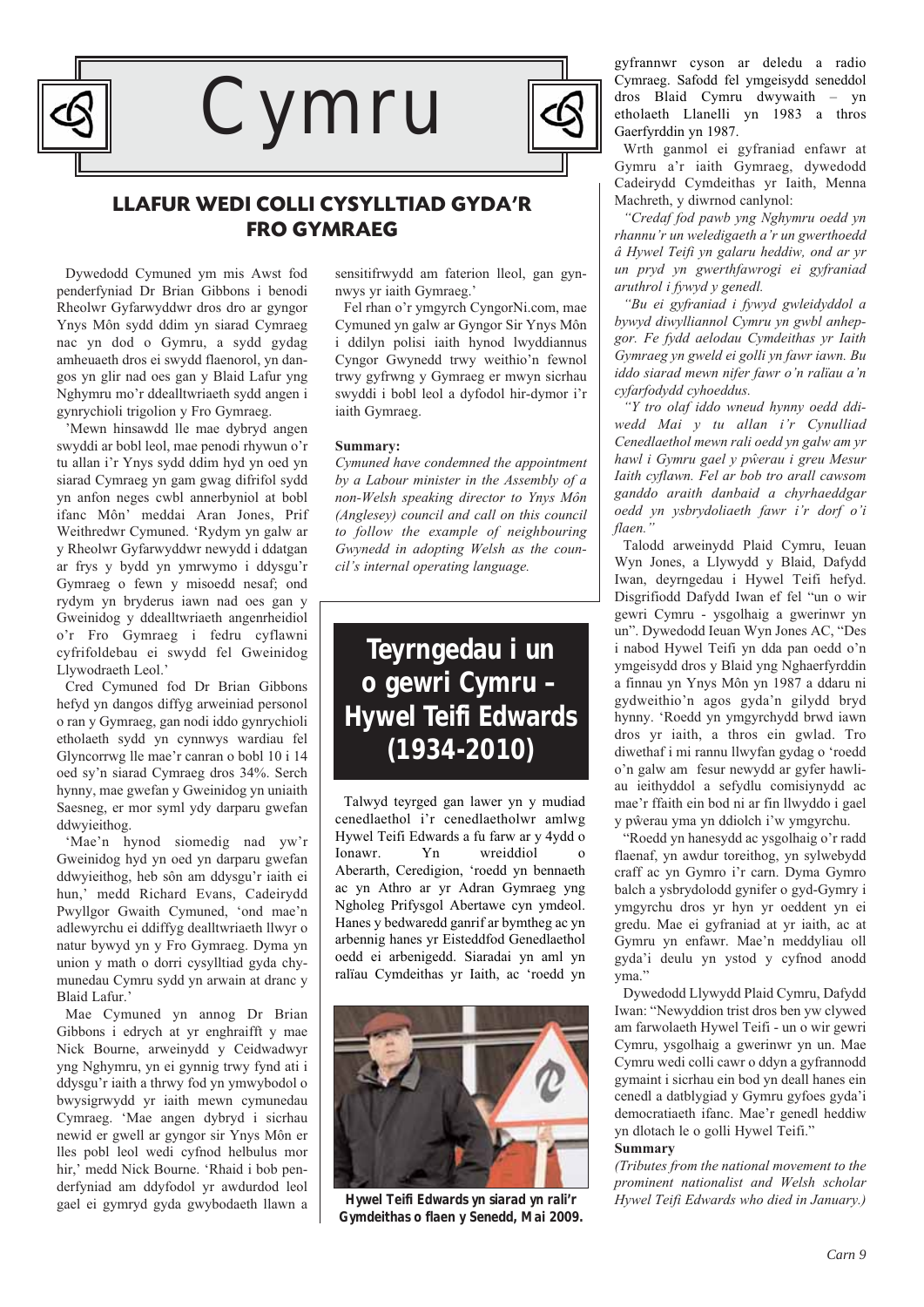# **Language campaigner sentenced to a month's imprisonment**



*Osian Jones*

A member of Cymdeithas yr Iaith Gymraeg (the Welsh Language Society) was sent to prison for a month at a hearing in Caernarfon magistrates' court on the 25th of November, following his protest against major high street stores' lack of bilingual language services. The magistrates had warned him that he faced imprisonment because of his refusal to pay fines for painting slogans on high street stores as part of a Cymdeithas yr Iaith campaign for a comprehensive Welsh-Language Measure. He had £1,000 in fines and costs to pay for painting slogans on Superdrug, Matalan, Boots, and PC World stores in Bangor in April 2008 over their lack of basic services for customers in Welsh. The action was part of the campaign of Cymdeithas yr Iaith for a change in the private sector's treatment of the Welsh language. They are calling for a new Language Act to covering these retailers, in order for the language to be promoted and normalised in everyday life.

Speaking after the verdict, Menna Machreth Jones, Chairman of Cymdeithas said:

*"Direct action is the last step in any campaign we run. Osian took this step because the people of Wales don't have the right to see and use the Welsh language. It's very sad that we've got a system which puts the profits of large multinational companies ahead of the right for everyone in Wales to enjoy the Welsh language. These companies who show extreme disregard for Welsh do not deserve compensation; they should be paying us for making the language invisible.*

*"Cymdeithas call on the government to make these massive firms, like Superdrug and Boots, provide a basic service in Welsh. Unfortunately, the government of Wales won't have sufficient powers to do this, even after their latest bid for powers from London.*

*"These companies are ignoring public opinion. 76% of the public agree that bilingual marketing and signage is*

*important and 81% believe that training staff to learn Welsh is as well."*

None of the businesses targeted by Osian were included in the draft Welsh language order which at the time was going through the Westminster parliament.

Speaking before his sentence Osian Jones said: *"The companies we use day-to-day don't do enough to reflect the nature of Welsh communities with high numbers of people who speak Welsh as a first langauge. Hopefully my imprisonment will make other people realise how bad these companies really are and how little respect they show to Wales. After all, all we want is for these companies to let the Welsh language live and thrive."*

Osian was the second member of Cymdeithas to go to prison in 2009. Ffred Ffransis was imprisoned back in June for refusing to pay fines also imposed for his part in the campaign for a comprehensive Welsh Language Measure.

Osian Jones said:

*"It's interesting that both Ffred and I faced prison this year for our part in this particular campaign. What is more significant is that the 'offences' for which Ffred was imprisoned go back to January 2001 which proves that this particular campaign has been long and hard. The sad thing is that the Welsh Language LCO which is now on offer, and which is the product of all this campaigning, is utterly inadequate since it does not give the Welsh people their legitimate linguistic rights which enables them to live their lives fully through the medium of Welsh, nor do its powers extend to the private sector.*

*"Even though we argued our case with conviction before committees in both the National Assembly and at Westminster it became obvious to us that the legislative process in Wales is both wearisome and defective, and that we have no choice but to continue with our direct action campaign. I hope that my imprisonment will give other people the inspiration to campaign for the language and that we will see the responsibility for legislating on the Welsh language transferred in its entirety to the National Assembly in the near future. The Welsh people have had to wait a long time to see their linguistic rights realised. They deserve a great deal more than the LCO which is now on offer."*

Cymdeithas yr Iaith have sent letters to Superdrug and Boots asking for their reaction to Osian Jones's imprisonment.

On his release on the 8th of December

Osian warned that 'the next decade could see the destruction of Welsh as a community language', and urged companies and the government simply to 'let the language live'. His 28 day sentence had been the longest handed down to a Welsh language activist since 1991, and he was greeted by a crowd of supporters as he arrived at Bangor station. Cymdeithas members had marked the jailing with pickets and streets stalls all over Wales: five Aberystwyth university students went on a 24 hour hunger-strike as a show of support.

Warning the public about the future of the language, Osian Jones said:

*"I hope that my actions will mark the start of a new exciting period in the history of Cymdeithas. The future of Welsh hangs in the balance because too many politicians don't take it seriously. Despite the overwhelming support, the next decade could see Welsh destroyed as a community language because of the indifference and failures of politicians, multinational businesses, and the Welsh language establishment."*

Writing in a letter to supporters from prison he said:

*"The situation in prison makes me realise that, in a sense, all prisoners here are political prisoners: social injustice lies behind every closed door in this place. I was lucky to have so much support while I was inside, I want to thank to everyone who wrote to me - I've received hundreds of cards."*

Menna Machreth Jones, Chair of Welsh language campaign group Cymdeithas yr Iaith Gymraeg, added:

*"It's time for us to remind people of our core message: as a society, all we want is for these big companies to let the Welsh language live. So many major retailers offer only a superficial service at best. It's not good enough. The Government needs to act to secure rights for people in Wales to use the language in their everyday lives."*

# **Students fast for language rights**

Five Aberystwyth university students went on hunger-strike for 24 hours on the 3rd of December as a show of support for Cymdeithas member Osian Jones who had been jailed for protesting against the language policy of major high street stores in north Wales. Osian Jones from Dyffryn Nantlle, had been sentenced to 28 days imprisonment for painting slogans on Boots and Superdrug stores in Caernarfon, Llangefni, and Bangor in protest against their lack of Welsh services. The students' fast was part of a series of events organised by members of Cymdeithas to raise awareness of the imprisonment and the lack of Welsh language services in the private sector.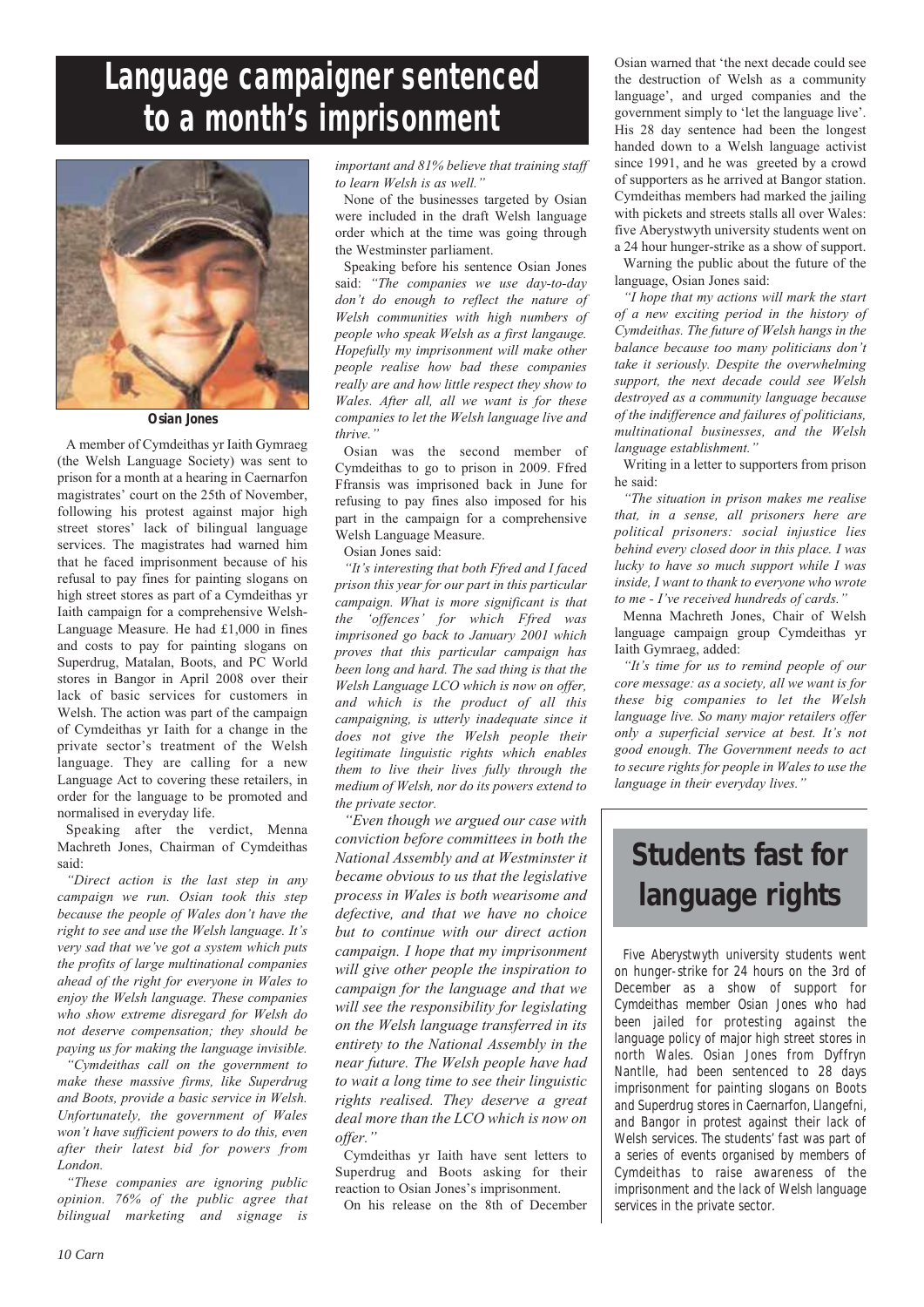# **All Wales Convention Report completed**

The All Wales Convention report was presented to the National Assembly on the 18<sup>th</sup> of November. The Convention was tasked by the Welsh government with assessing the level of public support for further law-making powers for the Assembly. This was a key commitment in the One Wales programme of government agreed between Plaid Cymru and Labour in July 2007. Both parties also agreed subject to the conclusion of the Convention to proceed to a successful outcome of a referendum on lawmaking powers at or before the end of the Assembly term.

Plaid Cymru's leader Ieuan Wyn Jones AC welcomed the report of the Convention, and said that the government would now consider the conclusions of the report and the timing of a referendum. He added "We are very grateful to Sir Emyr Jones Parry, his Secretariat, and members of the All Wales Convention for the thorough and professional manner in which they have carried out this extremely important piece of work.

"The conclusions of this report are absolutely clear and need to be considered carefully. We will now discuss the report in



*Helen Mary Jones (AC for Llanelli)*

18 year old Mair Evans, one of the five students who were fasting, said: "*We are doing this to show support for Osian. He's in prison because he stood up for the rights of everyone in Wales to see, hear and use the language. It's unfair that our legal system criminalises Osian. These companies should, at the very least, provide basic Welsh language services, the fact that they refuse makes protests like this inevitable."*

Commenting on the events, Menna Machreth, Chairman of Cymdeithas, Language Society, said:

*"I'm glad our members are holding these events to mark Osian's imprisonment As a society, all we want is for these big companies to let the Welsh language live. So many major retailers offer only a superficial service at best. It's not good enough, the Government needs to act to secure rights for people in Wales to use the language in their everyday lives. We have tried to persuade these companies to provide a bilingual service, but without success."*

detail with our coalition partners and look at when the referendum should be held."

Plaid's Deputy Leader in the National Assembly, Helen Mary Jones (AC for Llanelli) said that it was a historic day for those people who want to see a better system of government in Wales. Welcoming the publication of the All Wales Convention report, she said the findings were proof that the people of Wales have seen that a referendum is needed. Ms Jones added that the people of Wales can see the difference that having a Welsh government has made and believe that it should be given the proper tools to get the job done.

"The All Wales Convention took an innovative approach in preparing this report and this has clearly paid dividends. We can see from the report's findings that the people of Wales are ready for change. As a nation, there is recognition that this is not about power for power's sake but about giving our Welsh government the proper tools it needs to do the job at hand.

"People know that this Welsh government has been working hard to bring about benefits for Welsh communities, but they also know that a lot more could have been done if the necessary powers were in Wales rather than London. People are tired of our politicians having to go cap in hand to Westminster to make laws to help Welsh communities. People can see that the people of Wales are no less capable than the Scots of making their own laws. We need Welsh solutions to Welsh problems. We need these extra powers in order to deliver these solutions.

"Our communities are tired of the broken politics of Westminster, but trust the Welsh Assembly government to get on and get the job done. Our own democratically elected Government should have the tools to get the job done for us; to stand up for us and our needs. This cumbersome system is failing all of the communities of Wales. It is wrong that our voluntary organisations have to waste their precious resources having to lobby two separate institutions for one piece of legislation. It is wrong that vulnerable families in Wales are unable to access housing that they can afford while London politicians haggle over minutiae. And it is wrong that despite cross party agreement, Wales had to wait for England to agree before smoking could be banned in public places.

"The publication of this report makes today a historic day for Wales. It has come about through Plaid's determination to improve the way our nation is governed. I now look forward to the discussions that are to come in deciding exactly when the referendum is to take place."

The chairman of the Plaid Cymru group in the National Assembly, Dr Dai Lloyd AC, said he hoped the publication of the All Wales Convention report would signal the beginning of the end for "a failing system". According to Dr Lloyd, the announcement was the next crucial step in creating a workable and sustainable system of government for Wales. He said that the work of the Convention had been hugely important in engaging the people of Wales with the nation's legislative future.

The Plaid regional AC for the South West said that he looked forward to help delivering the One Wales commitment between Labour and Plaid Cymru for a referendum on further powers to be held before the 2011 Welsh elections.



#### *Dr Dai Lloyd AC*

"The work of the All Wales Convention has been hugely important in engaging all sections of Welsh society in the nation's legislative future. The publication of this report signals the beginning of the end for the current system of government which has let people down so badly. I am very much looking forward to studying and acting upon the report's recommendations.

"The people of Wales can see that they have been short changed by the current legislative settlement. It's frankly ridiculous that we have had to wait over two years to get the powers to provide more affordable housing for the communities that need it the most; that in order to improve the rights of people who care for others, we have to go cap in hand to Westminster; and that had we had the powers at the time, we could have banned smoking in public places around 3½ years before it actually happened.

"The current system is failing all people and all parties in Wales. One backbench AM has had to wait two years for a Westminster committee to even look at her proposal for sprinklers to be fitted in all new homes.

"Recent polls have demonstrated that the people of Wales are ready to move forwards. There was overwhelming support for the National Assembly to have the same level of powers as the Scottish Parliament in the recent Yougov poll.

"The time has come for the people of Wales to be given the tools to do the job. I am sure the report will pave the way for the One Wales government to deliver on its commitment for a referendum on primary lawmaking powers before the next Assembly election."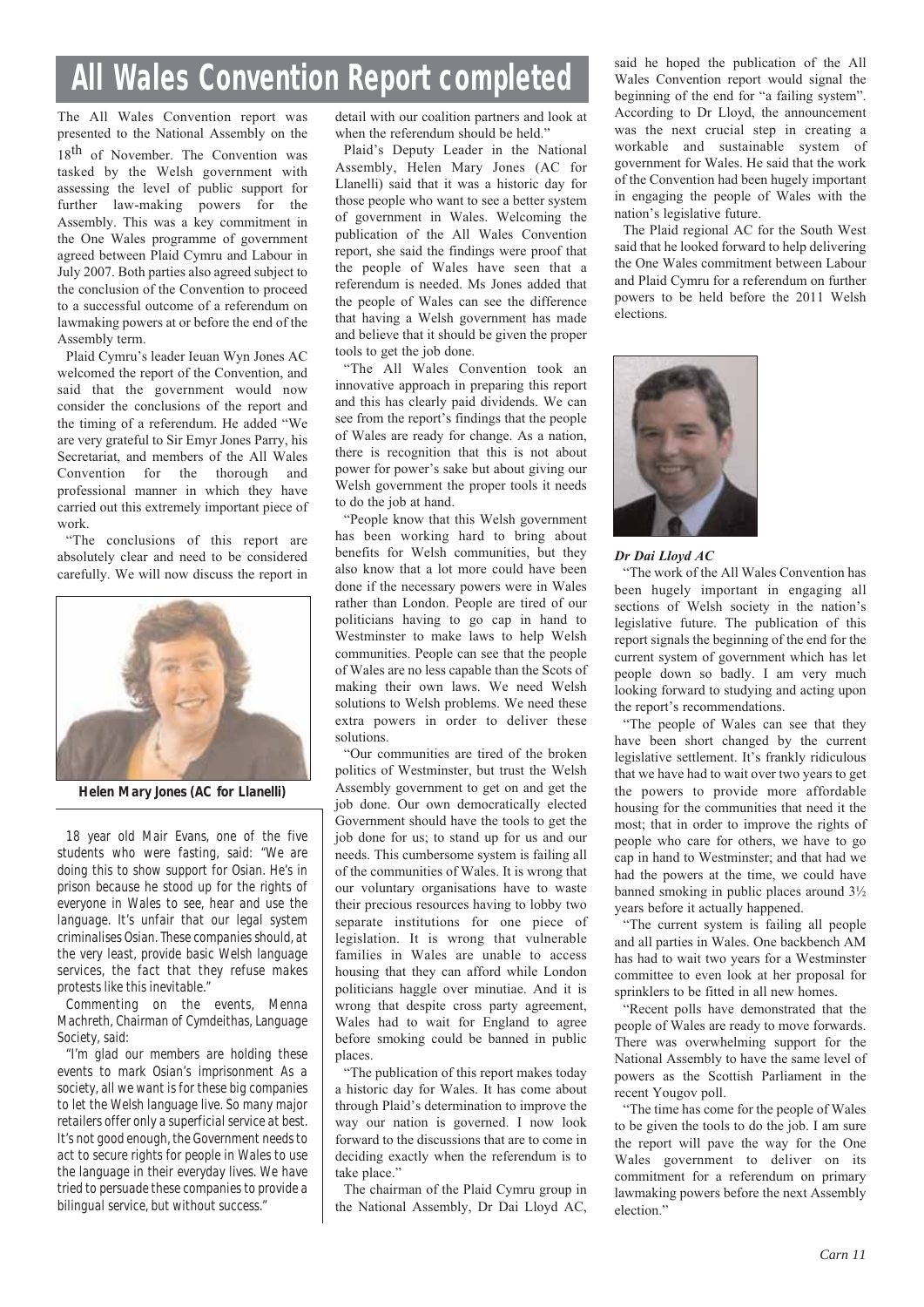





saoil a chaith an t-aon duine clainne a bhí aige, iníon a rugadh ón bpósadh le hEleanor. Bhí Eleanor tar éis bás a fháil le linn na breithe. Scrios Éadbhard gach rud ábharach agus siombalach a bhain le teaghlach ríoga Gwynedd agus ba é an bás nó an príosún a bhí i ndán do mhuintir agus gaolta Llywelyn.

Tógadh cloch comórtha ar láthair a bháis i gCilmeri sa bhliain 1956. Bíonn an comóradh san áit sin ar siúl ar an Satharn is gaire do lá a bháis, an 11 Nollaig. I mbliana,

### **Comóradh Cilmeri 2009**

Cuireadh tús le Tosaíodh ar Comóradh Cilmeri sna seascaidí i gcuimhne ar Llywelyn III, a dtugtar 'Prionsa deireanach na Breataine Bige' air (in ainneoin gur tháinig Owain Glyndwr ina dhiaidh roinnt céadta bliain ina dhiaidh sin, ach is cosúil nach raibh tionchar ná riail chomh leathan céanna aige sin).

Bhí Llywelyn ag troid ar feadh na mblianta chun an Bhreatain Bheag a choinneáil saor ó dhaorsmacht Shasana agus ba é iarthuaisceart na Breataine Bige (Gwynedd) an ceantar dúchasach agus an lárionad cumhachta aige. Bhí cúrsaí sách casta le linn na tréimhse sin. Bhí gaolta le Llywelyn, a dheartháir Dafydd san áireamh, agus prionsaí Breathnacha eile ag troid ina éadan tráth mar chomhghuaillithe ag na Sasanaigh. Amanna eile, ba ag troid in éindí leis a bhíodar. Dar ndóigh, bhí na Sasanaigh ag iarraidh easaontas a chothú i gcónaí. Sa mhullach air sin, bhí tionchar agus caimiléireacht na 'Marcher Lords' (tiarnaí teorann) in oirthear agus i ndeisceart na tíre le cur san áireamh. Bhíodarsan dílis go bunúsach do rí Shasana ach bhídís i gcónaí ag iarraidh a gcumhacht féin a mhéadú. Mar sin féin, glactar leis go raibh Llywelyn i mbarr a réime nuair a d'éirigh leis aitheantas a bhaint amach mar Phrionsa na Breataine Bige ó Anraoi I, Rí Shasana, i gConradh Montgomery sa bhliain 1257, seilbh a choimeád ar na tailte a ghabh sé agus umhlaíocht a fháil ó fhormhór na rialaitheoirí dúchasacha, rud a chuir i gceannas ar an mBreatain Bheag go hiomlán é.

Sa bhliain 1272, de thoradh bhás Anraoi I, tháinig a mhac siúd, an Rí Éadbhard I ('Longshanks' nó 'Casúr na nAlbanach', mar a tugadh air ina dhiaidh sin) i gcumhacht. Níor umhlaigh Llywelyn i dtosach d'Éadbhard ach, tar éis do rí nua Shasana ionradh a dhéanamh agus an chuid is mó den tír a ghabháil sa bhliain 1277 agus an bhean (Eleanor de Montfort) lena raibh sé geallta a thógáil agus í ag seoladh thar farraige chuig Llywelyn, ghéill sé. Cúngaíodh a chumhacht d'iarthar Gwynedd ansin ach tugadh cead dó Eleanor a phósadh. Faoin mbliain 1282, áfach, bhí fiú amháin na mionphrionsaí a thacaigh le hÉadbhard ag gearán faoi riail na Sasanach. Go híorónta, ba é a dheartháir Dafydd a chuir tús le héirí amach a scaip ar fud na tíre. In ainneoin ar thit amach roimhe sin, thacaigh Llywelyn leis an éirí amach. Ní go maith a chuaigh cúrsaí, áfach. Rinne Éadbhard mar a rinne sé sa bhliain 1277, ghabh sé Inis Món agus oirthear Gwynedd. Is cosúil go ndearna ardeaspag Chantarbaire iarracht Llywelyn a mhealladh le tairiscint ó Éadbhard eastát mór a thabhairt dó i Sasana dá ngéillfeadh sé an Bhreatain Bheag dó. Dhiúltaigh Llywelyn dó sin, agus dúirt nach dtréigfeadh sé an pobal a chosain a shinsir 'ó laetha Kamber, mac Brutus'. B'fhéidir gurb é an ráiteas sin a thoil an meas mór air a mhaireann go dtí an lá atá inniu ann.

Chuaigh Llywelyn ó dheas le hiarracht a dhéanamh tacaíocht a chruinniú i lár agus i ndeisceart na tíre agus tús a chur le fronta eile. Is ann a maraíodh é agus tá leaganacha éagsúla ar fáil faoi céard a tharla ach táthar ar aon tuairim gur buaileadh bob air le go nimeodh sé óna arm agus gan aige ach díorma beag (ocht nduine dhéag de chomhairleoirí nó de ghardaí cosanta pearsanta). Ceaptar gur lig Edmund and Roger Mortimer, Hugo Le Strange and Gruffudd ap Gwenwynwyn, tiarnái aítiúla, orthu féin go raibh siad chun taobhú leis, gur imigh sé le plé leo agus ansan gur maraíodh é. Is i gCilmeri, Cefn-y-Bedd, ( trí míle siar ó Bulith Wells) a feallmharaíodh Llywelyn. Baineadh a chloigeann de, seoladh go dtí Éadbhard é agus crochadh ar sparra é lasmuigh de Thúr Londan. Ní fios go cinnte cár cuireadh an corp ach is cosúil gur in Abbey Cwm Hir a adhlacadh é. Taispeánadh cloigeann Llywelyn dá arm agus cuireadh ina luí orthu géilleadh dá bharr sin, ar ghealltanas nach marófaí iad. Níor seasadh leis an ngealltanas sin, áfach, agus cuireadh os cionn 7,000 fear chun báis in aice le Bulith Wells, san aít a bhfuil an seachtú tí déag anois ar mhachaire gailf Bulith Wells. Is i bpríosún ar feadh a

chuaigh scata ball ó Chraobh na hÉireann agus ó Chraobh Chorn na Breataine den Chonradh Ceilteach go dtí Comóradh Cilmeri. Níorbh é sin an chéad uair don Chonradh Ceilteach freastal ar an gcomóradh. Le blianta beaga anuas, tá baill as Cymru, Kernow, Alba agus Craobh Shasana tar éis a bheith i láthair ann ach ní raibh Craobh na hÉireann ann ó lár na seachtóidí. An tráth sin, d'fhreastail deichniúr as Éirinn ar an ócáid. Bhí buíon áitiúil de bhaill ó chraobh na Breataine Bige in Abertawe gníomhach an tráth san (agus a nuachtlitir féin acu) agus thug said óstachas do na hÉireannaigh uilig. Chuamar ó Ros Láir go Abergwaun. An tráth sin, ní raibh mórán carranna ag dul soir siar i mí na Nollag. Ar ndóigh, bhí na trioblóidí faoi lán seoil sa Tuaisceart agus gníomhaíocht ar siúl i Sasana freisin. Tugadh suntas dúinn, stopadh muid, ceistíodh muid agus rinneadh cuardach ar na carranna agus ar an mbagáiste. Thángthas ar bheart de *An Phoblacht* a thug ball amháin leis le díol. Coinníodh muid roinnt uaireanta a' chloig agus glaonna á ndéanamh ag na póilíní. Ar deireadh, scaoileadh saor muid ach ní leis an mbeart nuachtán!

An bunchomóradh i gCilmeri, is mórshiúl é ina mbíonn píobairí Breathnacha agus drumadóirí Caimbriacha agus na sluaite ó eagraíochtaí éagsúla (agus duine aonaracha) páirteach agus imíonn sé ón Prince Llywelyn Inn i gCilmeri go dtí an leacht cuimhneacháin atá thart ar leathchiliméadar uaidh. I mbliana, thug Richard, Lord Livesy of Talgarth, Roger Williams (Plaid Cymru) an Feisire Parlaiminte áitiúil, David Peterson (a



*An mórshiúl ón Prince Llywelyn Inn go dtí leacht comórtha Llywelyn i gCilmeri.*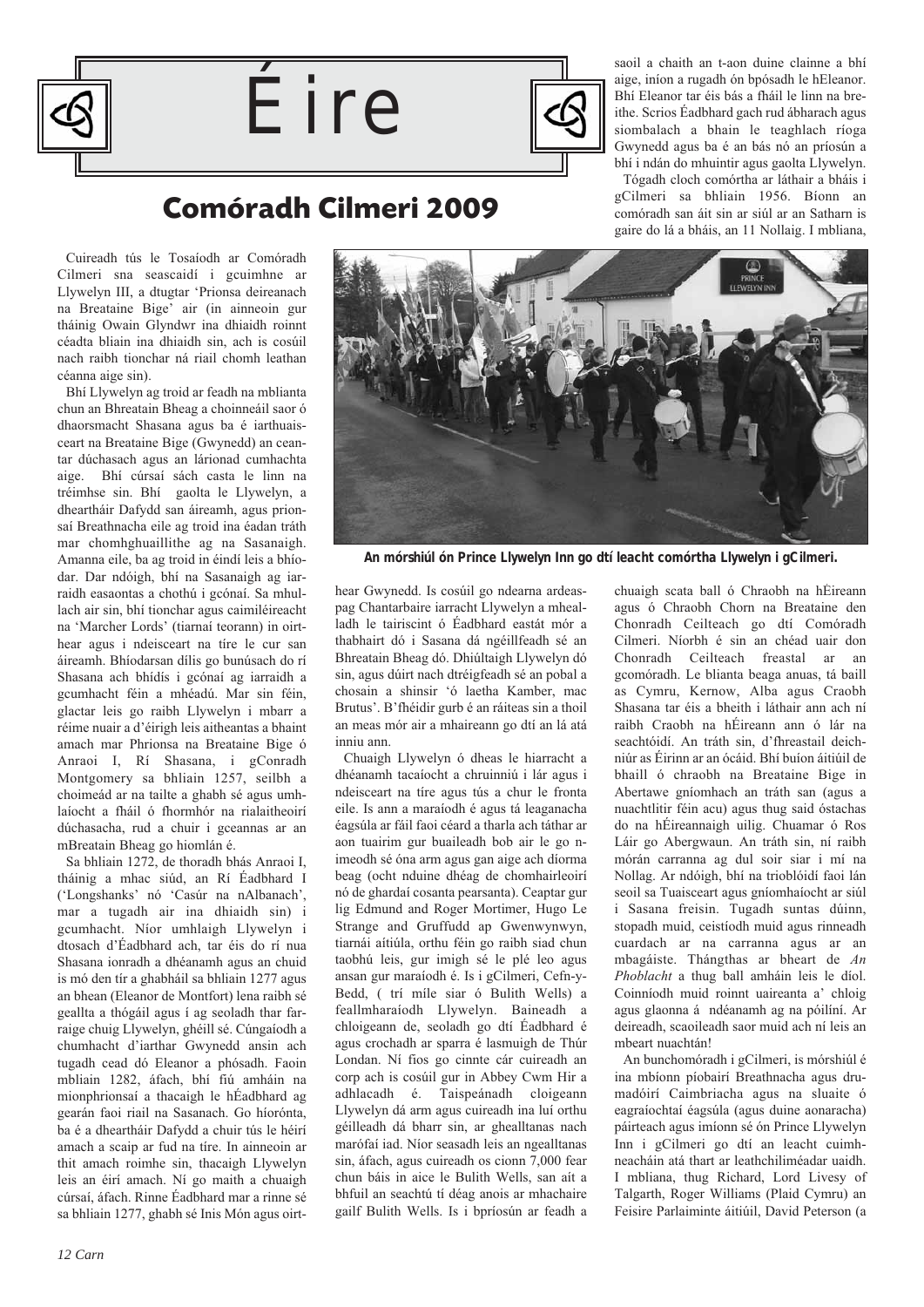bhí mar fear a' tí) agus Adam Philips óráidí. Ócáid dhátheangach a bhí ann.

Ó thosaigh an comóradh sna seascaidí bhí Saor-Arm na Breataine Bige (FWA), Fronta an Tírghrá (PU) and Mudiad Amddiffyn Cymru (MAC – An Conradh um Chosaint na Breataine Bige) ag tabhairt tacaíochta dó agus ag cuidiú leis. Cé nach bhfuil na dreamanna míleata sin gníomhach le fada an lá, leanann an tacaíocht do Cilmeri agus anois is comóradh í an ócáid freisin ar cheannairí na gluaiseachta atá anois ar shlí na fírinne (Commandants Cao Evans agus Denis Coslett, Eurig ap Gylym [a thug tacaíocht agus traenáil don ghrúpa rúnda Manannach *Fo Hallo* (Faoi Thalamh) sna seachtóidí], Toni Lewis [a chríochnaigh a shaol i Manainn agus gnó seodra airgid aige] agus Glyn Rowlands, a fuair bás sa bhliain 2009). Aon duine ar mhaith leo scéal na neagraíochtaí sin a léamh, féadfaidh siad *To Dream of Freedom*, le Roy Clewis, a léamh (Y Lolfa a d'fhoilsigh). Tá neart eolais ar fáil ar an idirlíon faoi chomóradh Cilmeri i rith na mblianta agus na daoine in FWA agus in PU ar shuíomh duine darb ainm Gethin 'Iestyn' Gruffydd, a bhí bainteach le FWA agus le PU http://coffadcilmeri.blogspot.com/ agus

http://www.gurfal.com/Cilmeri/index.htm .

ar a 11.00, léadh ráitis stairiúla, dánta agus óráidí chun an slua a chur ag smaoineamh níos doimhne ar an tréimhse sin agus ar Llywelyn. Bhí Geraint Roberts mar fhear a' tí air sin. Maidin Dé Domhnaigh, bhí comóradh ann ar 10.30 ag geataí an chlub gailf i mBulith. Ní thugann an cumann gailf cead dul isteach ar láthair an áir, ach tugann siad cead an Draig Goch agus brat Llywelyn a chrochadh ar na cuaillí ag an ngeata, áit a ndearnadh comóradh, le ceol agus dánta, ar ar maraíodh. Ansin ar aghaidh linn go dtí Aberedw, áit a raibh caisleán (atá scriosta le fada) ag Llywelyn agus bhí a thuilleadh ceoil agus aithriseoireachta ann. Bhí ar chomhaltaí an Chonartha Cheiltigh tosnú ag filleadh abhaile ansin ach lean an comóradh ar aghaidh le teacht le chéile ag Abbey Cwm Hir, áit ar reáchtáladh seirbhís. Sa tráthnóna, thug an tOirmhinneach Alec Edwards léacht bliantúil Iontaobhas Abbey Cwm Hir, bunaithe ar fhreagra Llywelyn ar ardeaspag Chantarbaire John Peckham sa bhliain 1282. **Cathal Ó Luain**

#### **Summary**

*Various branches of the Celtic League have attended the Cilmeri commemoration for Llywelyn III from time to time. In 2009 a group of Celtic League members from Ireland and Cornwall attended the Cilmeri*



*Cuid de bhaill an Chonartha Cheiltigh lasmuigh de shéipéal Llanynys le lucht eagraithe an tsearmanais, David Peterson (filleadh beag, ), agus iad ag iompar Airm Gwynedd.*

Le titim na hoíche, bhí paráid eile ar siúl agus tóirsí lasta agus tinte cnámha ag an leacht. Tugadh óráidí eile ansin agus sa deireadh dódh Naprún an Bhúistéara, mar a thugtar air. Bhí ceol agus amhránaíocht ar siúl san Prince Llywelyn Inn ar feadh roinnt mhaith uaireanta a' chloig ina dhiaidh san. Casadh roinnt amhrán Éireannach freisin, buíochas le Caoimhín. Le tamall de bhlianta anuas, tá comóradh deiridh seachtaine seachas comóradh lae déanta as. Ar maidin, bíonn searmanas i séipéal Llanynys, atá in ainm is a bheith mar an séipéal ar ar fhreastail Llywelyn ar aifreann don uair dheireanach sular maraíodh é. D'fhreastail an Conradh Ceilteach air sin. Thosaigh sé thart

*commemoration on the 11th Dec. Appreciation was expressed for their attendance by various speakers. This article describes the circumstances leading up to the death of Llywelyn III, and the founding of the ceremony in the sixties. Over the years it has been a focal point for the Free Wales Army and Mudiad Amddiffyn Cymru (MAC) and tribute was paid to deceased members. The commemoration has expanded over the years with events on the Sat morning and Sunday also. These events held this year are outlined. The Websites referenced give some general information and photos from previous years.*



*Geraint Roberts ag órádaíocht ag leacht comórtha Llywelyn.*

### **Nokia users abroad dig the sound of '***Amhrán na bhFiann***'**

Ireland's Soldiers Song (National Anthem) seems to have turned into more of an Internationale, thanks to a free karaoke download from Nokia that teaches the words to Amhrán na bhFiann

To Nokia's surprise, the application has become an Irish hit for the Finnish mobile giant. More than 25,000 downloads have been made in just two months of the free application, which was created by Irish mobile application developers MobaNode in consultation with Irish language promoters Gaelchultúr last year.

"Fifty per cent of the downloads were from outside the Irish market, including Vietnam and Turkey," said Sian Gray, head of marketing for Nokia Ireland. She said Turks in particular seemed enamoured with learning to sing in Irish. While delighted with the application's popularity, Nokia is a bit baffled as to why there have been so many foreign downloads, even accounting for the diaspora.

The company is pleased with its surprise hit, not least because Nokia commissioned the application itself to provide an example of the kind of local Irish content it hopes developers will produce for the company's Ovi Store portal site. Ovi – which means "door" in Finnish – offers music, applications, and a variety of free services and is Nokia's rival to Apple's popular iPhone App Store.

The success of the Amhrán na bhFiann application has encouraged Nokia to launch a competition for Irish developers, who can submit their own ideas for Irishoriented applications. Nokia will select two promising applications and fully cover the cost of their development and promotion

Anyone can download it from: http://short.ie/6d5vd0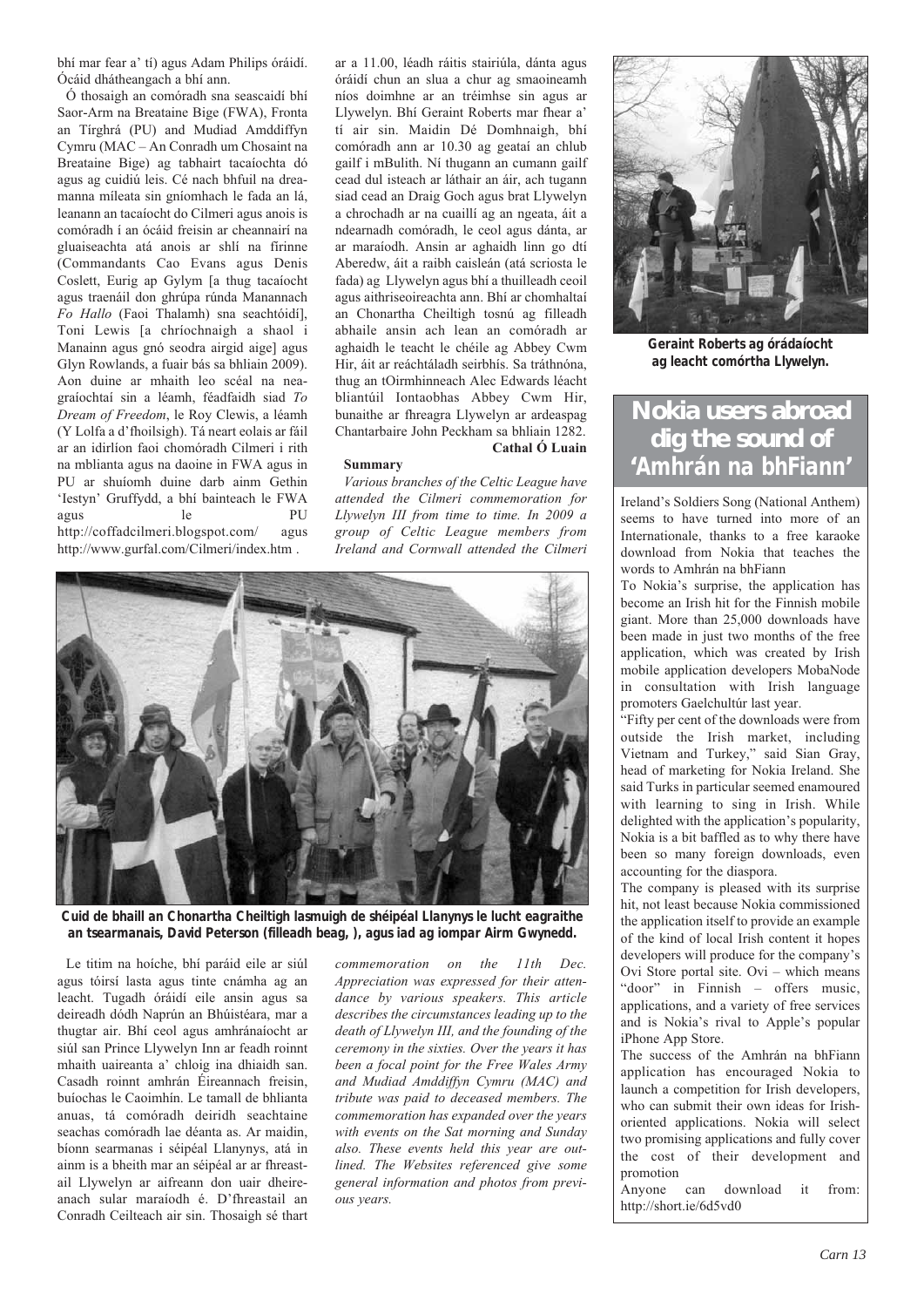### **20 YEAR STRATEGY for the IRISH LANGUAGE 2010 -2030**

The long awaited 20 Year Strategy for Irish was launched at the end of 2009 after a number of postponements. The 45 page bilingual document is available at www.pobail.ie/en/**IrishLanguage** *.* The Strategy sets out areas of action under nine key headings: **Education; The Gaeltacht; Family Transmission of the Language – Early Intervention; Administration, Services and Community**; **Media and Technology; Dictionaries; Legislation and Status**; **Economic Life; Cross-cutting Initiatives.**

Some of the main points are given below. *Following on from the 2006 Policy Statement, the headline goal has been set of increasing over 20 years the number of* 

- *People with a knowledge of Irish from the current 1.66 million to 2 million.*
- $\bullet$  *Daily speakers of Irish from the current level of approximately 83,000 to 250,000.*
- *Increase the number of speakers who speak Irish on a daily basis in the Gaeltacht as its invigoration will be critical to the overall plan/strategy.*
- *Increase the number of people that use State services through the Irish language and can access television, radio and print media through the language.*

*There will continue to be a senior Minister and a Government Department (the Department of Community, Rural and Gaeltacht Affairs) with central responsibility for Irish language affairs.* 

*Planning and Implementation of the Strategy will be directed from a Strategy Unit within that Department, with dedicated staff and the function of assigning duties and implementation roles to implementation agencies, as necessary.*

*With regard to the main implementation agency to be responsible for delivering on the Strategy, it is proposed that an existing Irish language agency – Údarás na Gaeltachta – will be fundamentally restructured as a new national Irish language agency – Údarás na Gaeilge. While the implementation of certain Gaeltacht policies and plans will continue to be the responsibility of the Department of Community, Rural and Gaeltacht Affairs, it may, however, devolve functions to Údarás na Gaeilge, as appropriate.* 

*Foras na Gaeilge will continue to deliver on its statutory responsibilities in relation to Irish. These include undertaking supportive projects and grant-aiding bodies and groups to support the language as appropriate, developing terminologies and dictionaries, supporting Irish-medium education and the teaching of the Irish language on the island, and generally facilitating and encouraging*

*the use of the language in public and private life. In fully carrying out its remit, Foras na Gaeilge will remain a key element of the support structure for the language in both parts of the island.*

*The 2007 Report on the Linguistic Study of the Use of Irish in the Gaeltacht recommends that the main strategic focus of language policy in the Gaeltacht should be on supporting and empowering future generations of young Gaeltacht parents to raise their children through Irish. The Report reinforces in particular the importance of maintaining and increasing the proportion of active Irish speakers in Gaeltacht areas.*

*As already referred to, Údarás na Gaeltachta will be fundamentally restructured as a national Irish language agency – Údarás na Gaeilge (with its headquarters in the Gaeltacht) – with responsibility for Irish language matters throughout the State, as well as keeping many of its present functions. Legislation will be prepared in order to place the new body on a statutory footing. Údarás na Gaeilge will be run by a board made up of both elected representatives and members appointed by the Minister.* 

*Under the new Act, a language planning process will be instigated whereby a language plan will be prepared at community level for each Gaeltacht district. These plans will integrate the approach in relation to linguistic issues, education, physical planning, and social and community development. Community buy-in and participation will be critical. Resources will be made available to implement the language plans.*

*The State will also develop a comprehensive set of supports for Irish-speaking families in the Gaeltacht in consultation with parents of young children and infants, and expectant parents. There is considerable experience in other jurisdictions, including Wales and the Basque Country, in supporting families raising children with two languages. Building on experience in Ireland, particularly in supporting networks of Irish speaking families and providing language support for children in Gaeltacht schools, and on international best practice, a range of practical measures will be put in place to support the transmission of Irish in the family.*

*A further category of language community will be recognised in the new Act to allow for targeted initiatives to develop new language communities/networks outside the Gaeltacht. These will be predominantly in urban communities that have achieved the essential critical mass of community and State support for the Irish language.*

*TG4 will be further supported to provide*

*television services through Irish. TG4 now has a new target of a six-hour daily Irish language schedule, up from a current level of approximately 4.4 hours. Sufficient funding is vital for TG4 to carry out its statutory remit and to retain its market share in an increasingly competitive environment as an independent statutory body.*

*Subtitling options will be substantially increased in order to offer the option to have subtitles in Irish, English, or both, or no subtitles, thus significantly reinforcing the accessibility of TG4 to learners and nonproficient users of Irish as well as fluent speakers.*

*The Good Friday Agreement provided that the British Government would work with the relevant British and Irish broadcasting authorities to make TG4 more 'widely available' in Northern Ireland. The Government will continue to work with the relevant British authorities to ensure that this will be achieved in the context of the switchover to digital television by 2012.*

*Bilingual labelling and packaging: The Government will examine the feasibility of introducing a voluntary code for bilingual labelling and packaging of all goods sold in Ireland. This activity could be used as a mechanism to develop the range of areas available in which people can choose Irish as a language of exchange*

*A portal site for Irish will be developed. This will be designed to provide easy open access to all materials and resources for and in Irish, to include e-learning materials, publications, media, terminology, placenames, academic publications, language networks, digitised sources, and social and professional networks.*



*Donncha Ó hÉallaithe*

The Strategy received a general if cautious welcome from the Irish language organisations. One positive element was confirmation that a senior Ministry and government department with central responsibility for Irish language affairs would remain. It had been proposed in the recommendations of the cost cutting 'An Bord 'Snip' that it be abolished. Many see the Strategy as good on aspiration but weak on implementation. Northern commentators felt it did nothing for the language in the North. Also of course the key issue of funding must be clarified. Some Gaeltacht commentators do not see the restructuring of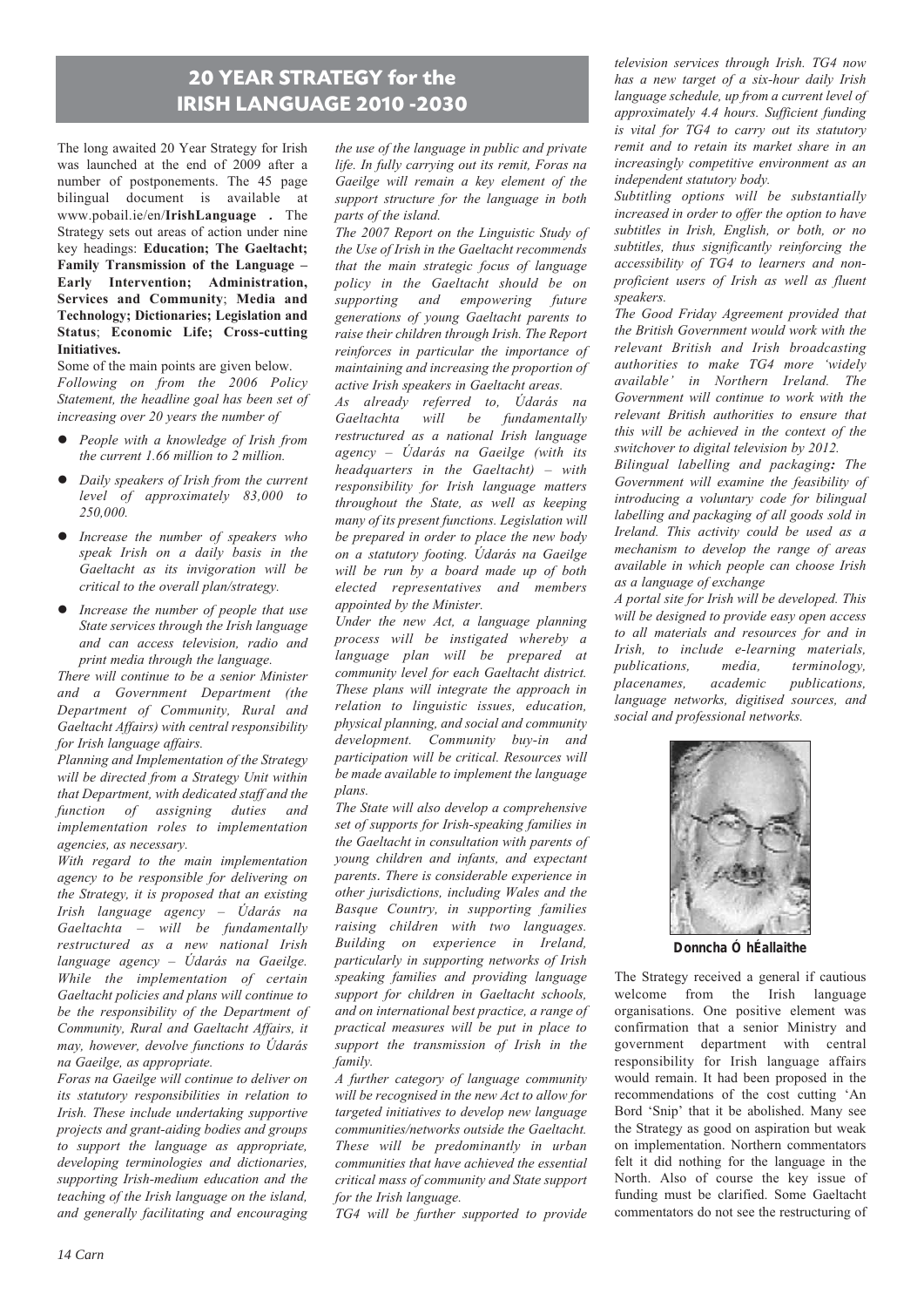Údarás na Gaeltachta as a national Irish language agency, Údarás na Gaeilge, as at all beneficial to the Gaeltacht. It has to be remembered that the Údáras only came into being after a long campaign decades ago by Gaeltacht activists and it is feared that this move would affect provision of employment and enterprise in the Gaeltacht.

At the end of January the Dáil committee dealing with Irish language affairs confirmed cross party support and heard submissions from a (randomly selected) number of language bodies and activists. Concerns were expressed about the whole managerial structure, real responsibility for implementation and monitoring. Various additional proposals were made among them some with regard to education, bilingual road signage of equal status, recruitment to ensure Irish speaking fluency in the public service. More clarification was need between the roles of the new Údáras na Gaeilge and Foras na Gaeilge. Fiontar, the Irish language enterprise group in DCU, had provided a report to the government to inform the Strategy but not all there proposals were accepted. A call was made, by Donncha Ó hÉallaithe, Gaeltacht activist and researcher, for Fiontar to be invited to the Dail committee to discuss their proposals which had not been accepted in the Strategy.

### **LISBON'S CONSTITUTIONAL REVOLUTION BY STEALTH**

With the coming into force of the Lisbon Treaty on Tuesday 1st. December, members of the European Parliament, who up to now have been "representatives of the peoples of the States brought together in the Community"(Art.189 TEC), become "representatives of the Union's citizens" (Art.14 TEU).This change in the status of MEPs is but one illustration of the constitutional revolution being brought about by the Lisbon Treaty.For Lisbon, like the EU Constitution before it, establishes for the first time a European Union which is constitutionally separate from and superior to its Member States, just as the USA is separate from and superior to its 50 constituent states or as Federal Germany is in relation to its Länder.

The 27 EU members thereby lose their character as true sovereign States. Constitutionally, they become more like regional states in a multinational Federation, although they still retain some of the trappings of their former sovereignty. Simultaneously, 500 million Europeans becomes real citizens of the constitutionally new post-Lisbon European Union, with real citizens' rights and duties with regard to this EU, as compared with the merely notional or symbolical EU citizenship they are assumed to have possessed up to now. Most

### **Official Recognition for the Early-Immersion Education System in Gaelscoileanna**

Gaelscoileanna throughout Ireland are celebrating today's announcment that circular 0044/2007 in relation to **Language and Literacy in Infant Classes in Irish-medium schools** has been officially withdrawn. The Department of Education and Science's decision to withdraw the controversial circular and to grant official recognition to the early-immersion education system has<br>been warmly welcomed by

been warmly welcomed by<br>GAELSCOILEANNA TEO. The GAELSCOILEANNA TEO.

Department's decision follows a period of intense campaigning in the sector since the release of circular 0044/2007 in 2007. The predominant demand of the campaign, the withdrawal of the circular, has now been achieved. The outstanding demands, which include agreement on the official models of early-immersion education in gaelscoileanna as well as implementation of a programme of research to form the basis of strengthening the immersion education system, will be considered and agreed in a consultative manner with stakeholders. The decision opens the door to the necessary and comprehensive development of the early-immersion education system in gaelscoileanna. The next step in the process will involve publication of a draft statutory instrument



*Bláthnaid Ní Ghréacháin, CEO Gaelscoileanna*

referring to the earlyimmersion education system, which will be presented and agreed with stakeholders.

GAELSCOILEANNA

TEO. extends its congratulations to the plaintiffs in the legal case and also its gratitude to the organisation's delegation who engaged in discussions with the Department

throughout the campaign in an effort to resolve the crisis. GAELSCOILEANNA TEO. also acknowledges the central role played by Irish-language partners, education partners and the teacher unions in particular throughout the campaign. C.E.O. of GAELSCOILEANNA TEO., Bláthnaid Ní Ghréacháin, stated, "this is very positive news and we wholeheartedly welcome the Department's decision to strengthen the Irish-medium education sector, thereby allowing schools to continue to implement the most effective system of language acquisition available. This departure illustrates the positive effect of collaborative efforts and we are very grateful to all in the sector, including schools for their unrelenting lobbying as well as to the plaintiffs who fought against the enforcement of the circular since its publication."

Europeans are unaware of these astonishing changes, for two reasons. One is that, with the exception of the Irish, they have been denied any chance of learning about and debating them in national referendums. The other is that the terms "European Union", "EU citizen" and "EU citizenship" remain the same before and after Lisbon, although Lisbon changes their constitutional content fundamentally. The Lisbon Treaty therefore is a constitutional revolution by stealth.

The EU Constitution, which the peoples of France and Holland rejected in 2005, sought to establish a new European Union in the constitutional form of a Federation directly. Its first article stated: "This Constitution establishes the European Union". That would clearly have been a European Union with a different constitutional basis from the EU that had been set up by the Maastricht Treaty 13 years before. Lisbon brings a constitutionally new Union into being indirectly rather than directly, by amending the two existing European Treaties instead of replacing them entirely, as the earlier Constitutional Treaty had sought to do. Thus

Lisbon states: "The Union shall be founded on the present Treaty" - viz. the Treaty on European Union (TEU) -"and on the Treaty on the Functioning of the Union." These two Treaties together then become the Constitution of the post-Lisbon European Union. A new Union is in effect being "constituted", although the word "Constitution" is not used.

What we called the "European Union" pre-Lisbon is the descriptive term for the totality of legal relations between its 27 Member States and their peoples. This encompassed the European Community, which had legal personality, made supranational European laws and had various State-like features, as well as the Member States cooperating together on the basis of retained sovereignty in foreign policy and defence and in crime and justice matters. Lisbon changes this situation fundamentally by giving the post-Lisbon Union the constitutional form of a true supranational Federation, in other words a State. The EU would still lack some powers of a fully developed Federation, the most

*continued on page 23*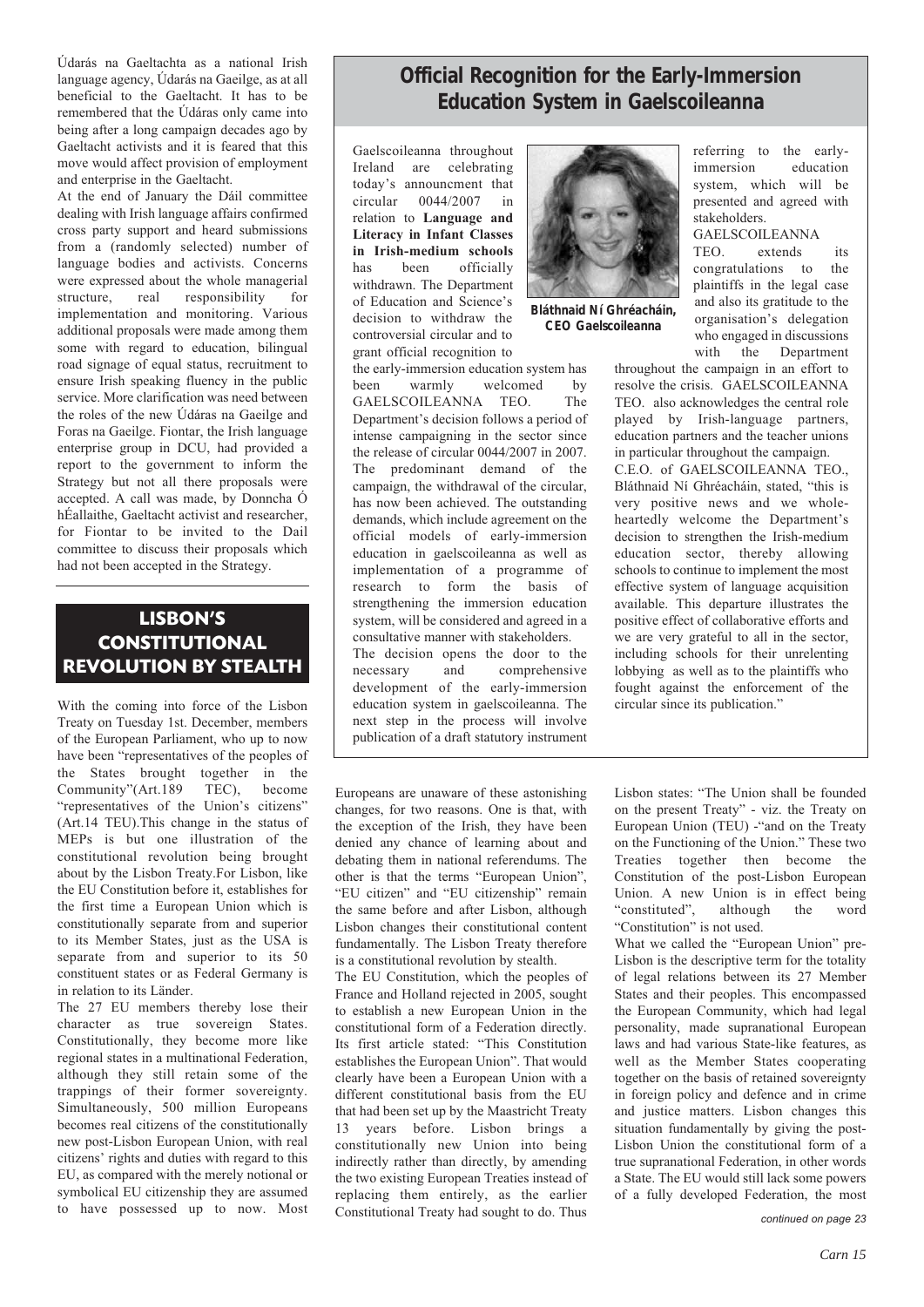

# Kernow



## Radyo an Gernewegva a grevha an taves kewsys

Y'n termyn eus passyes, nyns esa meur a jonsow a glywes Kernewek kewsys y'n bywnans poblek. A-darr mos dhe'n Bennseythun Gernewek po Lowender Peran, ny'gan beu saw BBC Radyo Kernow gans 'An Newodhow', towlenn omma hag ena der an bellwolok, ha rag termyn verr yth esa nowodhow der Pirate FM ynwedh.

Byttegyns, an bys re dreylyas yn feur.gans an kesroesweyth. Lemmyn ni a yll dannvon son ha gwydheo a-hys an bys heb edhomm a wernow tavethli. Ytho my a lonchyas gorsav radyo der an kesroesweyth nans yw diw vlydhen. Yn gwir, nyns yw gorsav, saw kodhethliansow (po podkastys).

My a dhallathas gans 'Nowodhow an Seythun' (Mis Gwynngala 2007) neb a ros an nowodhow a Gernow pub seythun y'gan



*Matthew Clarke*

taves ni. Pesya a wrug bys y'n mis Ebryl warlyna, mes res o dhymm y hedhi awos bos re a ober dhymm dh'y wul. Byttegyns yma hwath 'Radyo an Gernewegva' (dalleth a wrug mis Meurth 2008). An dowlenn ma yw kodhethlys pub seythun. Durya a wra hanter our, hag ynni y kevir keskows hag ilow – oll anodho yn Kernewek. Nyns yw es gul hanter our seythunweyth, byttegyns challenj da yw, ha dell glywav, degemmerys yw yn ta gans tus ow tyski an taves a-hys an bys. My re glywas dhiworth Kembroyon ynwedh neb a woslow pub seythun, hag es lowr yw ragdha konvedhes.

Mar mynnowgh goslowes orti agas honan, ewgh dhe: www.radyo.kernewegva.com

#### **Summary**

*Radyo an Gernewegva started in March 2008 providing a weekly half an hour programme totally in Cornish. It is a mix of music and chat. The service is helping students of the language, particularly further a-field.* 

*WIKIPEDYA, TROESPONS HA FENESTER AN YETHOW NEBES KEWSYS.*

Aswonnys yn ta yw Wikipedya lemmyn. Gwrys veu Wikipedya yn Sowsnek yn mis Genver 2001 gans Jimmy Wales. Wosa henna lies yethow a wrug sywya. Yma lemmyn a-dro dhe 250 dyllans Wikipedya ha 200 anedha yn fyw yn 2009. Wikipedya yw godhoniador liesyethek gans dalgh igor, gruthys ha mentenys gans bodhogyon dre vedhelweyth wiki. An Fondyans Wikimedia yw hostys Wikipedya; nag eus dhodho ev amkan rag budh.

Eth warn ugens dyllans a'n jeves pub huni moy ages 100,000 erthygel: Sowsnek, Spaynek, Almaynek, Frynkek, Japonek, Italek, Polonek, Swedek, Iseldiryek, Portyngalek hag erell...

War-lergh Hitwise, kowethyans musurya war-linen, Wikipedya yw an wiasva pennfenten derivadow moyha usys war an Kesrosweyth.

Dres oll an yethow soedhogel na yma tyller rag yethow nyns yw soedhogel, po yethow nebes kewsys po yethow marow avel Galythiek, Kernewek po Latin! Meur anedha a wra pedri yn bywnans poblek po yn bywnans oll an dydhyow mes war an wiasva byw hag usyes yns i!

An yethow nebes kewsys a wrug kavoes yn Wikipedya le rag bleujyowa po splanna ha degemmeres an keth dyghtyans a'n yethow soedhogel. Henn yw kas an yeth bretonek, rag ensampel gans meur a 30,000 erthygel! Henn yw an 51a yeth moyha poesek war Wikipedya!

Sevys veu an Wikipedya yn Bretonek yn 2004. Henn yw ynwedh an yeth keltek gans moy erthyglow. Hag yma moy erthyglow yn Bretonek ages yn yethow soedhogel rag ensampel an Albaynek! Magys yw dre vras dyllans bretonek gans studhyoryon ha dyskadoryon pennskolyow Breten Vyghan ow havoes erthyglow ha derivadow war dhyllansow erell hag ow threylya an erthyglow ma yn Bretonek.

Byttegyns res yw dhyn notya stat an dyllans katalanek gans meur a 207,000 erthygel! An yeth katalanek yw an 15ves yeth moy poes war Wikipedya war an keth

nivel ha yethow soedhogel avel finnek rag ensampel. Yma yethow nebes kewsys avel Galythiek, Baskek po Cebuano (unan a'n yethow Filipinys).

Spas da yw Wikipedya rag an yeth kernewek! Da via ynkressya niver a erthyglow yn Kernewek war Wikipedya, dell grysav. Yma lemmyn 1,811 erthyglow war an Wikipedya Kernewek. Hwi a yll agan gweres mar kodhewgh konvedhes Kernewek - gwra skrifa erthygel a-dro dhe neppyth a les dhewgh, po gwelhe, po ewnhe an pyth usi omma seulabrys.

- Kewgh dhe borth an gemmynieth rag kavos derivadow a-dro dh'agas akont devnydhyer, tybyansow rag erthyglow, ha moy.
- Rag gweres, kewgh dhe'n tavern. Henn yw an le rag govynadow, profyansow ha kows ollgemmyn a-dro dhe Wikipedia.
- A-dro dhe skriforyon-kompostor:

Pubonan a vydh kummyes dhe skrifa erthyglow nowydh y'n skrifa-komposter a'ga bodh. Pubonan a yll chanjya an skrifa-komposter usys yn unn erthygel, mars usi va/hi ow lesa an erthygel ha ekspondya war desten ev.

### **Summary :**

*Wikipedia, the free web-based, collaborative and multilingual encyclopedia was launched in 2001 by Jimmy Wales is currently the largest and most popular general reference work on the Internet. Wikipedia is a fabulous opportunity for minority languages, among them Cornish. As Wikipedia is written collaboratively by volunteers around the world, and almost all of its articles can be edited by anyone with access to the site it could be a real opportunity for Cornish speakers to increase the number of articles written in Cornish. And this could be done with the other Celtic languages too...*

**José Calvette**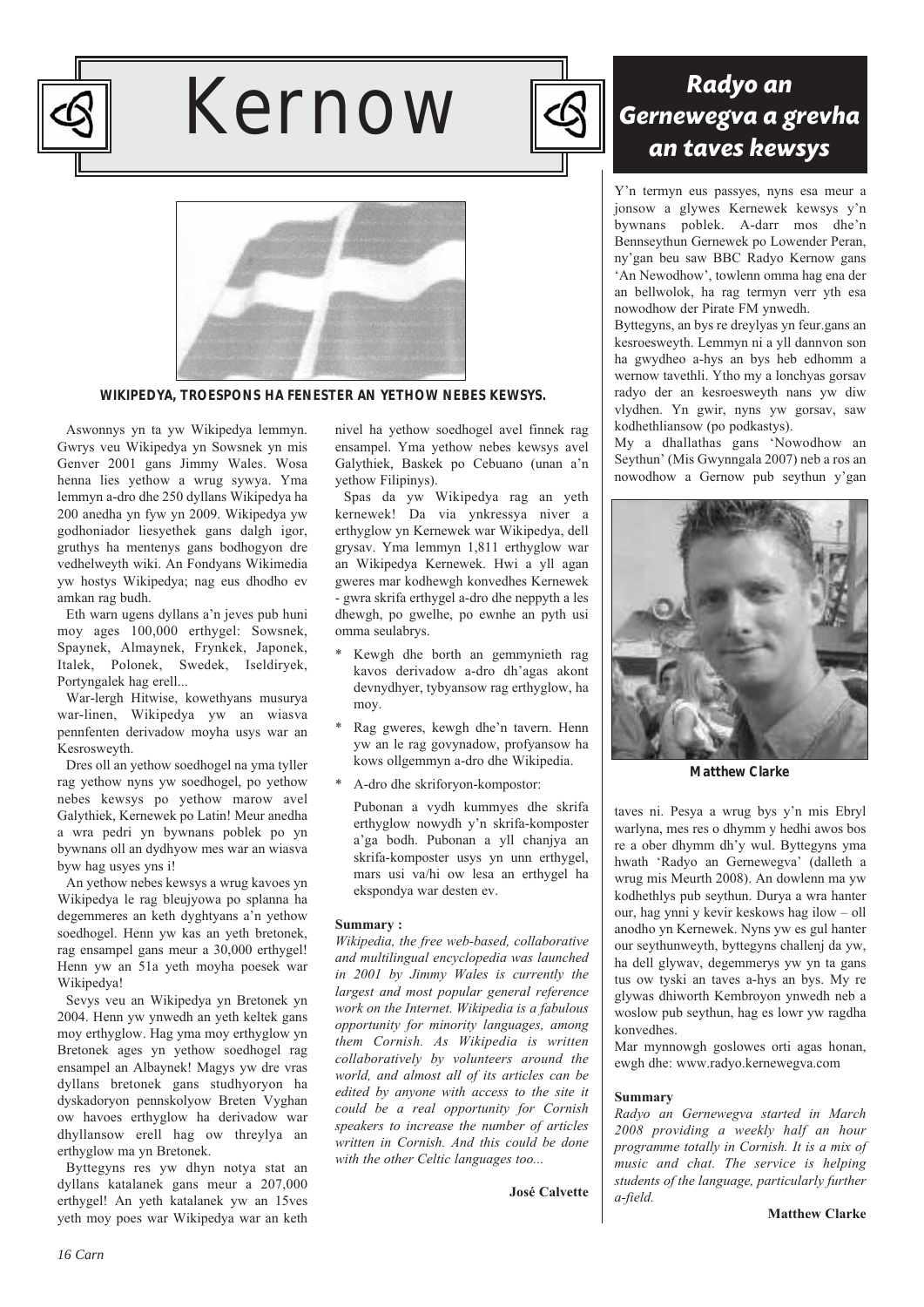# **ANCIENT CORNISH SITES CLEANED UP**

It was hard graft for all as members of An Kesunyans Keltek Scoren Kernewek (the Cornish Branch of the Celtic League) joined those of Roesweyth Gwith Hen Leow Kernewek - RGHLK (Cornish Ancient Sites Protection Network) in clearing the ancient rights of way as well as the actual surrounds of the Holy Well at Sancreed, west of Penzance.

The well is pre Christian and under the care of RGHLK, a completely voluntary organisation, which works hard to maintain and protect many, such sites.

In addition to cutting back wild vegetation, many inappropriate 'clouties' left hanging in the nearby tree were removed. Suitable offerings were carefully left.

Clouties are traditional custom at healing wells, whereby rags were torn from part of the body where there was injury or hurt and tied on a tree close to the well. As the material disintegrated so the hurt was supposed to go.

Nowadays, the gifts are hung by local people for good luck although sadly, holiday makers have been found leaving Tesco carrier bags and the like being not fully aware of the significance of their actions. Sancreed is dedicated to St.Credan, a mythological saint who in the old texts supposedly accidentally killed his father and became a swineherd in penance In Celtic mythology pigs were totem animals of the Otherworld.

At the end of a very successful day and as the sea mists rolled in, mead and hot cross buns were shared and a blessing made in Cornish. A similar such clearance day is planned for next month. **Tony Leamon,** *An Kesunyans Keltek Scoren Kernewek*



*Tony Leamon*

# **'Melting Pot' Cafe**

The 'Melting Pot' Cafe, situated at 'Krowji', the old Redruth Grammar School, was filled with scores of Cornish language speakers from all manner of Cornish organisations, groups and societies from around Redruth for a musical 'Troyl' - an evening of song and dance in celebration of Christmas.

Aside from the usual Christmas fare, 'thunder and lightning' - treacle and cream on splits and saffron buns were freely distributed.

Singers from the Tregojorran Choir entertained the crowd in attendance performing many very traditional Cornish Carols.

Hardly a word of English was to be heard as the many Cornish speakers conversed freely in the resurgent Celtic language.

The ever popular Clive Baker, who teaches the Cornish language at various classes in the Camborne and Redruth area was able to wish all his students 'Nadelik Lowen ha Blydhen Noweth Da!' (Merry Christmas and a Happy New Year) and above the merrymaking, responses of 'Gorhemmynadow as Seson re



'gas bo, Clive' were called back. (Seasons greeting to you, Clive)

The Melting Pot holds a 'Nos Kernow' every Wednesday, late afternoon and evening, for those wishing to learn Cornish and to later enjoy Cornish traditional music and has hosted Cornish Language fact finding visits from groups of visitors from as far a field as the USA.

The venue is also available for hire and details may be found at the website: http://www.themeltingpotonline.co.uk/



# **'A Sign of the Times'**

Seemingly timed to coincide with the recent decision by Cornwall Council to proceed with the policy of an 'old for new' dual English and Cornish language signage replacement policy, despite the not unexpected Tory opposition, this thought provoking graffiti appeared on the Cremyll Ferry route from Kernow to Plymouth, England. Situated on the east bank of the Tamar near to Plymouth's Stonehouse Jetty, it has drawn much public attention including from many tourists who have photographed it.

Again, not unsurprisingly, it has not been mentioned in the press normally quick to report such things, probably as it does not mention violence and lacks the sensationalism called for in the centrally controlled media.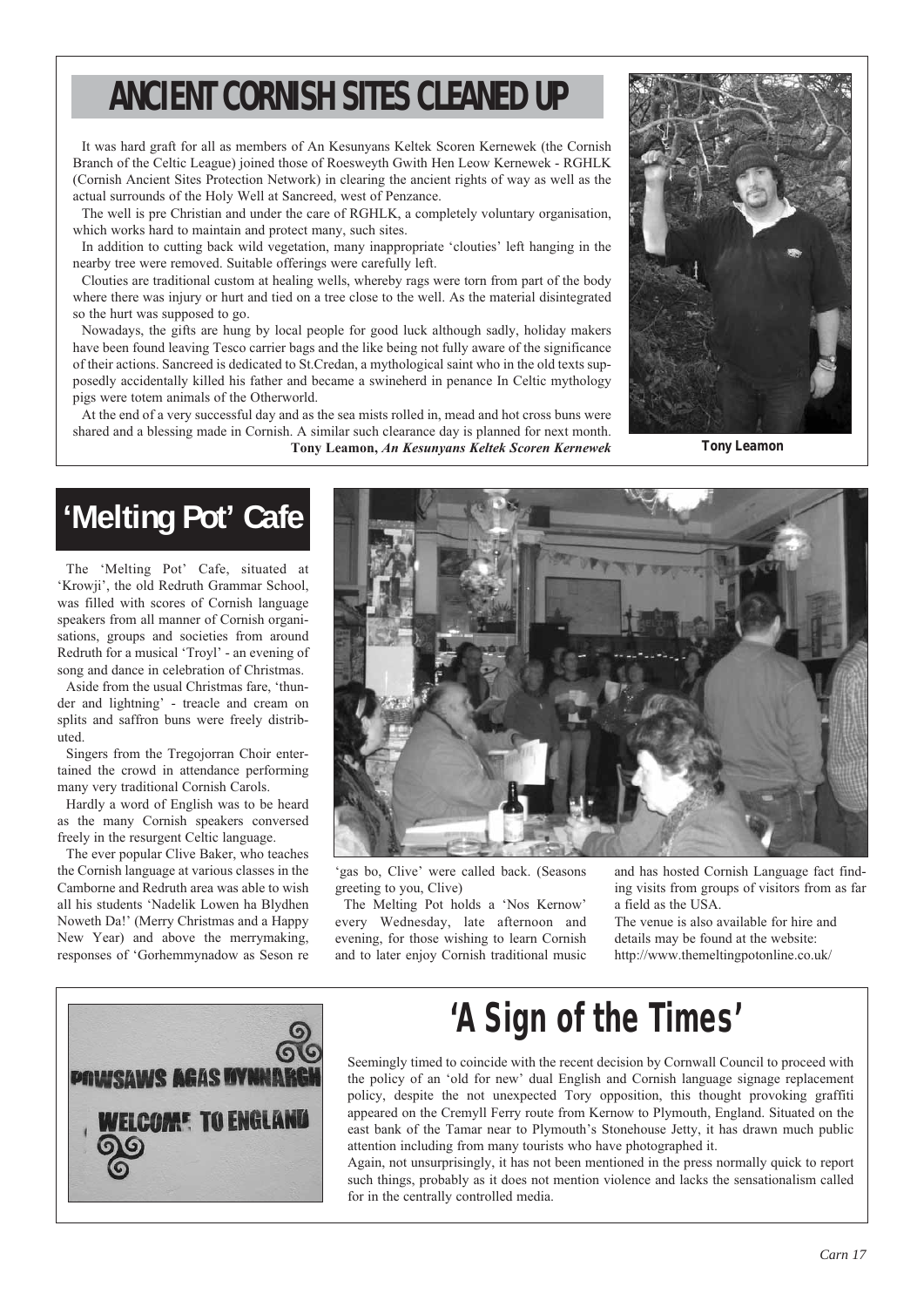## **JOWAL LETHESOW St Piran "First"**

### **Craig Weatherhill "Jowal Lethesow: Whedhel a'n West a Gernow", Co. Mayo: Evertype, 2009, £10.95**

Back in 1991, I remember stumbling into the late and lamented *Truro Bookshop* and coming across a novel called *The Lyonesse Stone: A Novel of West Cornwall*. Having grown up on an epic diet of Stephen Donaldson (*The Chronicles of Thomas Covenant*), J.R.R. Tolkien (*Lord of the Rings*) and Jack Vance (*Lyonesse*), this fantasy seemed the very thing for me. At the time, Weatherhill's novel was a tremendous breakthrough in Anglo-Cornish literature: a mature, intelligent and well-written novel that managed to weave together many mythological strands of history, folklore and legend.

Although perhaps marketed then by the Padstow-based publisher Tabb House as a teenage or young person's fiction, it in fact, has considerable appeal for adult reader as well. Even better, it was dedicated to that 'old Celt' William Bottrell, folklorist and story collector. Weatherhill's original project concerned the story of modern-day Penny and John Trevelyan, who are caught up in a centuries old quest for power and immortality, connected to the flooding of Lyonesse – the mythical land between Land's End and the Isles of Scilly. Having an almost Alan Garner-like realism and a Susan Cooper-style darkness, the novel managed to redefine contemporary fantasy literature of Cornwall. What I always found great about the novel is the way that Weatherhill managed to weave in placenames and their meanings (the author is an acknowledged place-names expert), with Part One 'The Crownstone' linking Men Scryfa, the Hooting Carn and a fogou, and Part Two: 'Shall Times Intermingle', linking the past with the present  $-$  in a way, a notion that sums up the Cornish experience.

So, why the revisit? Well, the novel has now been expertly translated into Cornish by Nicholas Williams, and the result is that we now have an important contribution to Cornish-language literature. The effect of Williams' translation is often dazzling; the Cornish giving new illumination to major sequences in the novel, as well as presenting a further realism of space and place. Williams is a precision translator, weaving absolutely the correct meaning from the original, but also giving a tremendous feel of the original: in fact, the two qualities one would most want. *Jowal Lethosow*, is the novel's title in Cornish and it has been diligently produced by Evertype of County Mayo in Ireland. Evertype have made something of a reputation for themselves of late, not only producing an acclaimed series of publications on the Cornish language, but also translating a range of world-class



literature into Cornish. One such publication is Weatherhill's novel. What is very important about this book is that it marks a new watermark for literature in Cornish. We have, so it would seem, moved on from safe 'bang the drum' novels solely about nationalism or 1497, and now have a cotemporary literature that sits up there with J.K. Rowling and Michael Murpurgo. Evertype have high production values, so this is not the thrown together piece of work of some Cornish language organisations. Instead, we see a modern typeface, contemporary styling and an awareness of what a modern literature needs to look like.

2009 would appear to have been a significant year for Weatherhill. Halsgrove have just reprinted a fine new edition of his *Cornovia: Ancient Sites of Cornwall and Scilly 4000BC – 1000AD*, which features many of the places imagined in *Jowal Lethosow*. For that extra degree of realism, read the two books together, and one is able to map the characters' journeys across the landscape of West Cornwall. The sequel to *Jowal Lethosow* was *Seat of Storms*, which was a thoroughly enjoyable second instalment of the saga. A third, *The Tinner's Way*, is planned for the near future. It would be a fine thing indeed, if these could also be translated into Cornish, and that Weatherhill continues to both examine and recreate our mythological past. The book contains illustrations by the author. Copies may be obtained from Amazon.co.uk, from Amazon.com, or from Spyrys a Gernow: email shoppa@spyrys.org. See alsohttp://www.evertype.com/books/jowal.h tml

**Alan M. Kent**

The 'First Bus' Company, whose passenger vehicles serve most of the Duchy, have announced that their drivers in Cornwall will be displaying the now widely accepted St. Piran's flag on their uniforms.

The older 'Truronian' bus company has now been absorbed into 'First Bus' and in addition to the driver uniforms there is an ongoing policy of adding St. Piran flags to vehicle liveries.

Marc Reddy, who is managing director of First Cornwall, said: "We believe these changes will benefit most people in Cornwall, so we are celebrating their introduction as well as our own Cornish heritage. With this in mind, we have had some pin badges made featuring the St Piran flag and the First logo; our staff will wear them as they serve local people."

NEW SECRETARY FOR CORNISH BRANCH



*Mike Chappell*

A new secretary of the Kernow Branch of the League has been appointed following an extra ordinary meeting. It was decided at the meeting in November in Roche that Michael Chappell should be approached to take up the position of branch secretary again following Iwan LeMoine announcement that he wished to step down for personal reasons. Mr LeMoine consequently invited Mr Chappell – who was not present at the meeting to consider being reappointed as branch secretary in view of the good work that Mr Chappell had undertaken in organising the branch during his time as branch secretary between 2005 and 2008.

Mr Chappell who accepted the invitation to take up the role again was warmly welcomed by Kernow branch treasurer Tony Leamon and general secretary of the League Rhisiart Tal-e-bot. Mr Leamon said: "Mike is a great personal friend of mine, but he is also someone who has a commitment to Cornwall and the other Celtic countries that is second to none. In addition he is a fantastic organiser and gets things done. I am so pleased he agreed to take up the lead again. He is the natural choice for secretary."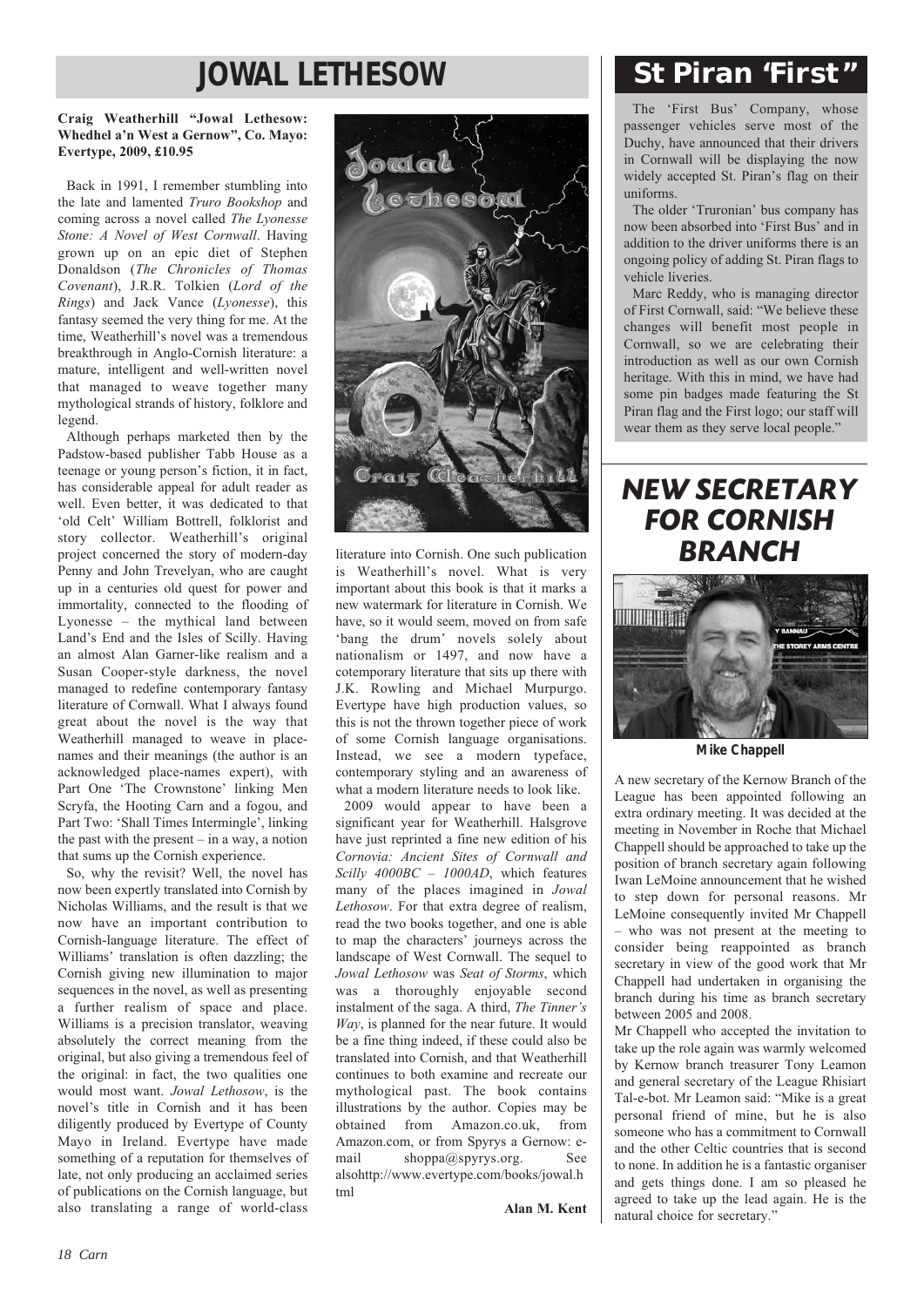

### Gear-cheim ayns Nerin Hwoaie reeshtagh

Veih'n aght ta ymagglaghey goll er resooney syn ym-ysseraght Ghoaldagh, s'aashagh smooinaghtyn dy nee ymaggleyderyn Muslimagh ta jannoo yn chooid smoo jeh'n ymagglaghey ayns y Reeriaght Unnaneyssit. Agh cha nel shen kiart. Dy ve firrinagh, she ayns Nerin Hwoaie son y chooid smoo ta sleih soie er sleih elley dy raghtal. As son y chooid smoo, she ass-unnaneyderyn pobblaghtagh ta jannoo yn stoo raghtal. V'eh grait dy jinnagh Coardail Jeheiney Caisht cur sthap da bleaystaney, shottal sleih as kerraghey sleih liorish bwoalley ad dy trome. Agh ny shlee na jeih bleeaney lurg y Coardail shen, ta'n earroo dy haghyrtyn agglagh ayns Nerin Hwoaie goll er bishaghey.

Er y gherrid, va bleaystan kiare cheead punt faagit ec ard-offish y voayrd-poleeney ayns Beeal Feirshtey – cha ren eh bleaystey. Va ass-unnaneyderyn as meoiryn-shee lhiggey gunnaghyn noi ry hoi ayns Co. Fear Manach. Ayns y Strah Bane, ren assunnaneyderyn lhiggey gunnaghyn syn aer ec oanluckey, kionfenish sleih dy liooar va bwoalley bassyn – y chied cheayrt haghyr y lheid rish nuy bleeaney. Va daa hidoor as meoir-shee marrit ayns Mee Vayrnt, as, ayns ny shey mee ny lurg shen, va meoiryn-shee soit er un cheayrt jeig lesh gunnaghyn. Harrish y daa vlein shoh chaie, va 720 raauebleaystan currit. Ass yn earroo shen, va 420 red oddagh oo gra 'bleaystan so-chredjal' rish. Ayns Nerin Hwoaie nish ta mysh un 'taghyrt ymagglaghey' ayn gagh laa.

Son shickyrys, cha nod shoh goll er cosoylaghey rish ny reddyn mooarey va'n IRA jannoo paart dy vleeantyn er dy henney. Ta ny possanyn ass-unnaneagh beg, lane dy vrahderyn, as cha nel ad goll er pohlldal goll rish ny pobblaghtee armit ayns ny bleeantyn tree feed as jeih, as kiare feed. As, ec y traa cheddin, ta Sinn Féin goll er pohlldal feer niartal. Agh hug y Commishoon-scrutee Eddyrashoonagh skeeal magh er y gherrid dy vel yn earroo dy hoiaghyn armit ec y leval syrjey neayr's va'n Commishoon currit er bun shey bleeaney er dy henney. As ta kimmeeys ny leighalee phara-hidooragh feer ard neesht. Ta ny leeideilee phobblaghtagh as unnaneysagh goaill rish dy jig y raghlid dy ve ny smessey, s'cosoylagh.

Cha nel ad ayns coardailys mychione monney stoo elley. Ec y traa cheddin as ta'n troddan ass-unnaneagh gaase mastey ny pobblaghtee, ta gear-cheim er jeet er rheynn pooar eddyr unnaneyseyryn as pobblaghtee. Er y daa heu, ta ass-unnaneyderyn girree

magh noi'n status quo. Er y cheu leighalagh, ta'n Partee Unnaneysagh Deynlagh fo baggyrt veih'n Choraa Unnaneysagh Tradishoonagh – ny deiney feer chreoi. T'adsyn lhiettal garraghey pooaraghyn poleeney as cairagh gys shecktyrys Nerin Hwoaie, red va coardit un vlein jeig er dy henney. Son pobblaghtee as ashooneyryn Yernagh, ta'n chooish shoh smoo scanshoil na cooish elley erbee. Dy beagh pooaraghyn poleeney as cairys currit da shecktyrys Nerin Hwoaie, veagh Nerin Hwoaie geddyn smaght deynlagh harrish niart va ymmyd jeh son traa liauyr dy hranlaasey dy scarreydagh yn mynlagh sy steateen t'ad gra Nerin Hwoaie rish. Kyndagh rish shen, ta ny leighalee er chroo conaant lurg conaantyn dy lhiettal garraghey ny pooaraghyn scanshoil veih Lunnin gys Nerin Hwoaie.

Myr shen, ta sleih er ve gra foddee dy beagh Sinn Féin cur reihyssyn fo raad, ny foddee dy beagh rheynn pooaraghyn tuittym veih my cheilley. Ta Jeffrey Donaldson veih'n Phartee Unnaneysagh Deynlagh gra nagh vel eh feer voirit, as dy vel lught Sinn Féin kinjagh lhiggey er dy vel ad dooaignagh tra nagh vel ad geddyn ny t'ad geearree. Agh ta'n gear-cheim pohlldal as niartaghey troddan ny h-ass-unnaneyderyn pobblaghtagh. By vie lhieusyn rheynn pooaraghey y vrishey sheese. My t'ou toiggal y niart as y shennaghys jeh tradishoon pobblaghtagh Nerin, cha nyrrys nagh vel mynlagh pobblaghtagh er ghoaill rish y lhiggey lesh y cheilley va jeant ec Sinn Féin myr ayrn jeh'n choardail-shee. Son shickyrys, ta sidooryn Goaldagh er gholl dy valley, as ta unnaneyseyryn er ve eginit dy rheynn pooar lesh sleih v'ad soit er stroie. As ta foddey smoo cairyn theayagh as corrymid heayagh ayn. Agh ta oikyn y reiltys foast nyn ayrn jeh'n steat Goaldagh, as ta Nerin unnaneysit foast foddey ersooyl. Nerin unnaneysit – she ard-dean phobblaghtys Yernagh va shen rieau. Y lhiass-eaghtyrane jeh Sinn Féin Pobblaghtagh, t'eh gra nagh vel ad goll boayl erbee. As eshyn: 'Cha nel ad agh loayrt mychione cur bree da reill Goaldagh as leigh Ghoaldagh'. Agh dooinney ta loayrt son Sinn Féin, t'eh gra dy vel caggey lesh gunnaghyn y red s'jerree dy yannoo. Mannagh vel strateish ayd, as cha nel oo agh goll magh dy varroo sleih, she marrooder oo. She fer-gunney oo, cha nee ravval.

Ta sleih ennagh cosoylaghey troddan ny hass-unnaneyderyn pobblaghtagh nish rish troddan yn IRA ayns ny bleeantyn jeih as daeed – troddan ren goll er fioghey kyndagh rish genney pohlldal. Agh dy beagh red agglagh jeant as dy beagh ymmodee sleih marrit, foddee dy jinnagh shen greinnaghey aawoalley mooar as cooyl-skyrraghtyn atçhimagh. Cha ren Coardail Jeheiney Caisht feaysley yn caggey, ren eh cummal as dooney stiagh eh. Reeshtagh ayns Nerin Hwoaie, ta sthurneish unnaneysagh lhiettal politickaght cheeallagh. Kyndagh rish y ghear-cheim argidoil, foddee, t'eh jeeaghyn nagh vel ny reiltyssyn ayns Lunnin ny Divlyn cur monney geill da taghyrtyn feer ghaueagh ayns Nerin Hwoaie. Bee eh ommidjagh erskyn towse my vees ny reiltyssyn shen lhiggey harrish y raaue. Cha nel sleih laccal y clag dy ve currit erash daeed blein. Ayns ny bleeantyn tree feed, hirr mynlagh Nerin Hwoaie cairyn theayagh. Cha ren reiltys Lunnin veg. Sleih va fo chosh, hirr ad ny cairyn shen er aghtyn sheeoil, as eisht va brouityn unnaneysagh lowit dy hoie orroo lesh claghyn as maidjyn. Cha row firghunney ry-akin as va'n IRA marroo. Agh va'n IRA aa-chrooit ec raghtalid unnaneysagh as ec faasid reiltys Lunnin. Cha nel shin laccal ooilley shen reeshtagh.

#### **Summary**

*It looks as though power sharing in the North of Ireland could fall apart over the issue of transferring policing and justice powers to the Northern Ireland executive. Maybe the financial crisis is making the London and Dublin governments not to take things seriously enough.*

**Brian Stowell**



The Cooish is a festival that has been held for many years now in November each year, this year's report of the Cooish which took place on the 7th – 14th of November, is evidence of the growing strength of the Manx language and arts. Also the organisers of the Cooish have expanded the event, which now embraces an Inter Celtic dimension.

As ever the festival wouldn't happen without the **Manx Heritage Foundation; Cains** the **Arts Council** also thanks must go to **Manx Telecom** for their publicity and **Manx Radio** for their extensive coverage.

The full report can be found at http://www.learnmanx.com/cms/news\_index \_all.html Carn readers are strongly encouraged to visit this site, which shows clearly how Manx is progressing and how Inter Celtic links can help. Below are a few snippets of some of the events that occurred over the week.

*continued on page 20*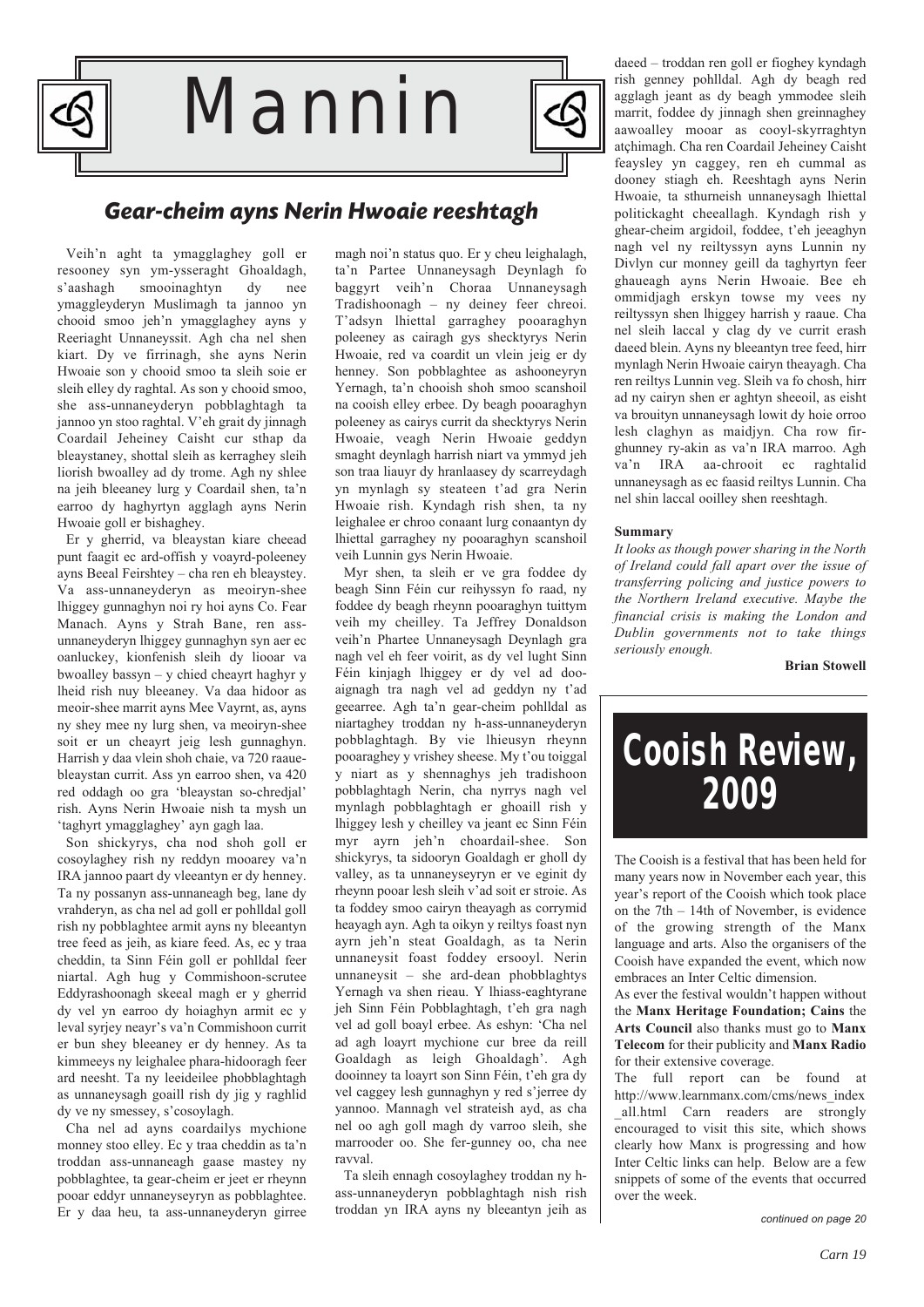*continued from page 21*

 $\bullet$ Ruairí from Downpatrick from the North of Ireland visited the island. Over the last few months organisers have been working to develop close links with the language Community there; hopefully, next year group of children and teachers from their Irish Medium school will attend. Marcas was able to share with teachers and parents from the Bunscoill practical advice for encouraging parents and children to use their Manx outside of a classroom situation. This is a key language development area which can be progressed over the next few years.



*Marcas and Cathy Clucas*

 $\bullet$  Over the years the Cooish has welcomed a number of fantastic speakers from around the Celtic world to deliver the **Ned Maddrell Lecture.** This year was no different with Jenefer Lowe, from the *Cornish Language Partnership***,** was able to attend and provide what was a fantastic overview of the language situation in Cornwall.



*Jenefer being interviewed for Manx Radio.*

 $\bullet$  In many ways the highlight of the week's events was the official launch of the Manx Gaelic Youth Group **Possan Aeglagh** – at the Youth Centre in Peel. This fitted in well with the work Marcas

# As a prelude to the Festival Marcas Mac **E100m VAT Bombshell Hits Isle of Man**

The Isle of Man Government announced in October a cut of between £100 - £140 million in its share of the Isle of Man/UK VAT Revenue Sharing Arrangement which will have serious implications for Government spending for years to come. While in the short term this is clearly a massive blow to the Manx people it does allow for a more honest and potentially much bolder approach to Manx politics.

Ever since the 'great deceit' in 1765 when the Duke of Atholl sold us out to the British Crown as a result of the haemorrhaging of customs duties from Britain to the Isle of Man, the Isle of Man has had a Customs and Excise Agreement with the UK. For much of this period the UK was a significant beneficiary of this and other elements of the British Crown's 'purchase' of the Isle of Man. During the period when the Isle of Man's lead mines dominated world production vast sums of money left our shores headed for UK Government coffers.

In recent decades however the Isle of Man Government has been particularly successful in negotiating attractive deals for the Isle of Man which have meant that the Customs and Excise Revenue Sharing Arrangement has been greatly beneficial to the Isle of Man. This has allowed the Isle of Man

helped us with and is an important next step for the language: it's vital children have the opportunity to use the language outside of a school environment. Cathy Clucas is the Manx Gaelic leader at the group and thanks must go to those who are helping her with this project and the IOM Youth Service for their commitment to the language. Last week there were 16 children at the regular Monday night sessions; this is very encouraging.

 $\bullet$  As ever Friday was the busiest day on the Cooish programme where a concert was held at The Centenary Centre in Peel. A number of excellent musicians from Ireland and Scotland performed including Aodán Mac Shéafraidh, Maeve McKibben and Deaglan O Doibhlin from Ireland and from Scotland Mairi MacInnes, Sineag MacIntyre and Mark Sheridan took part. Of course a number of Manx musicians performed some of the best Manx music around. The evening finished off with a great session in the White House, a pub in Peel where Manx music can be heard regularly on Saturday nights.

**Courtesy: Adrian Cain, Manx Language Officer, Manx Heritage Foundation www.learnmanx.com http://twitter.com/greinneyder**

Government not only to build up substantial reserves of £1.3 billion (more than double the annual revenue spend) but also to undertake a massive upgrading and renewal programme for the Island's infrastructure.

Successive Government's have indeed been regularly criticised for their profligate use of tax payers' money, and rightly so in a number of cases. However, the decision has clearly been taken that while the beneficial Revenue Sharing Arrangement continued we should undertake this massive infrastructure spend.

The difficulty which I, and I'm sure other politicians, have faced is that we have not been able to openly discuss the reasoning behind the 'profligate' spending, attacked by Government's critics. Clearly if we publicly explained the level of spending was possible due to an attractive deal which probably resulted in us receiving £100 million a year more than we could reasonably justify it would not be long before the UK would pick up on this and the deal would be changed.

There will now be a difficult few years as government spending is weaned off this lucrative additional income, however, when we emerge out the other side of the inevitable cuts in spending and services the Isle of Man will be a stronger place. For Nationalists a far stronger argument can be made for independence and clearly a more open debate can be undertaken.

There are, as ever with politics, a variety of reasons why the change has been made but the primary reason appears to be the desperate state of UK finances. It would appear that the UK has become increasingly aware of the apparent inequitable nature of the Revenue Sharing Arrangement and decided it could no longer afford to continue this 'over generous' funding.

In outlining the scale of the challenge in October Tynwald, Chief Minister Tony Brown MHK pointed out the UK gave little time for discussion on this matter. *"On the 17th September 2009 the Isle of Man Government was informed that the United Kingdom Government wished for the Revenue Sharing Arrangement to be further amended." "Over the last month there have been intensive and extensive discussions with United Kingdom officers and politicians."*

*"I can confirm that the changes required by the UK Government to the Revenue Sharing Arrangement by the 15th of October have, after intensive negotiation, now been agreed and formally signed. I have to advise that the changes agreed will result in a loss of income to the Island estimated to be at least £50million for the year from April 2010, and a further £50million per year from April 2011."* 

*"This is in addition to the already projected loss of income, due to the performance of the UK economy and the decision made by the*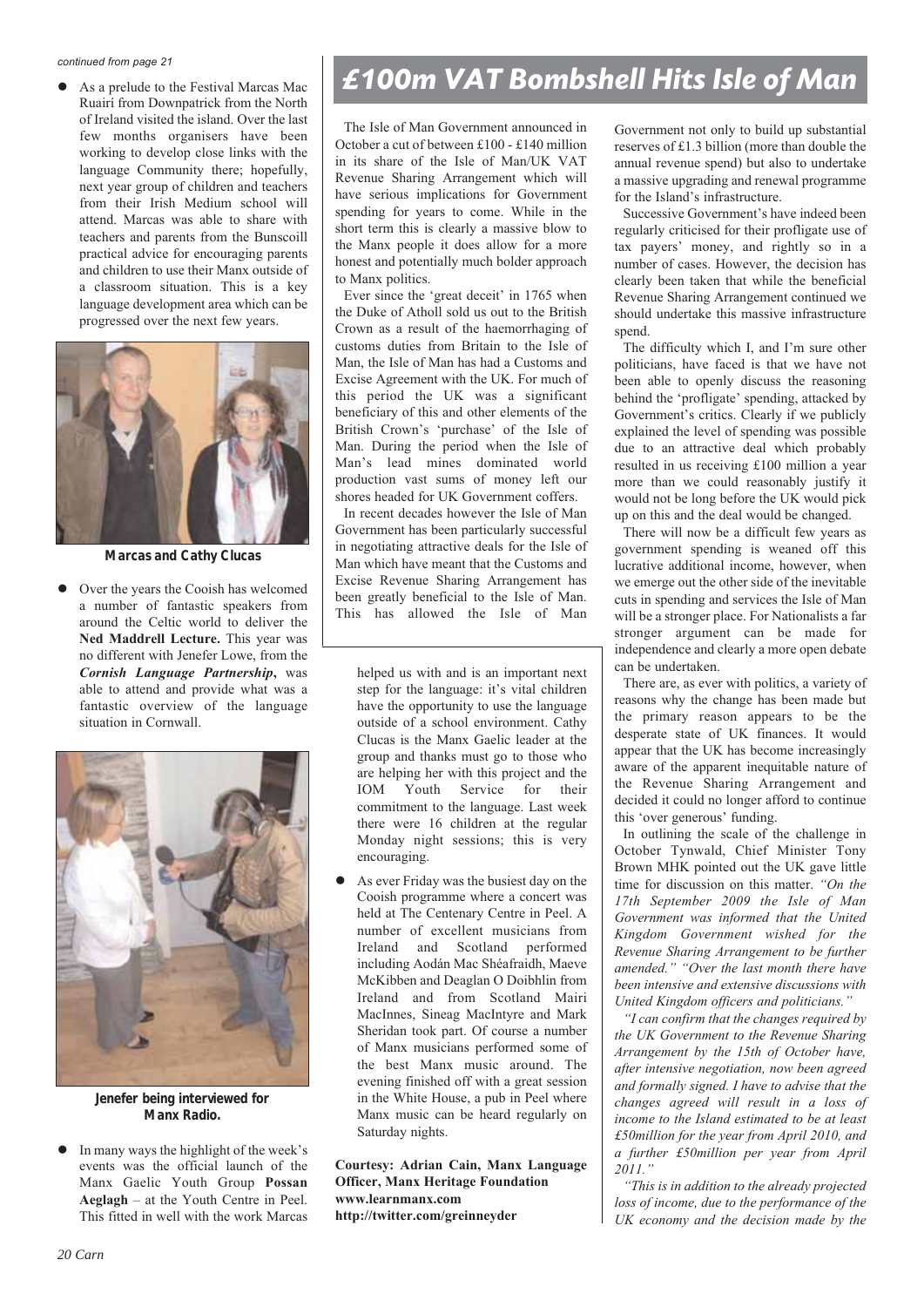*UK Government last year to lower the rate of VAT to 15%, both of which will result in lower receipts to the Island."*

*"As a consequence of these factors we anticipate that under the agreement we will receive some £30million to £40million less than previously estimated."*

*"Consequently, for the financial year 2010-2011 the Island faces a total reduction of some £90million in relation to our revenue income from the Revenue Sharing Arrangement, from that previously estimated, with that figure increasing to £140million in subsequent years."*

*"I would remind Hon Members that the Island's present total revenue expenditure Budget for 2009/2010, which funds our public services, public sector salaries, and all other public revenue expenditure undertaken by Government is estimated at £572.1million."*

*"This situation is clearly extremely serious for the Island and unprecedented in our recent history. However, I am confident that we will come through this present situation, albeit that at times it will be extremely difficult for us all; some very difficult decisions will have to be made, especially over the coming months and for some time into the future."*

Richard Murphy, an ardent critic of the Isle of Man's finance sector, claimed some of the credit for the UK's decision in an essay in the Isle of Man Examiner in December. Murphy is a founder of the Tax Justice Network, an organisation which has had increasing influence on the UK Government.

*The Tax Justice Network claims to promote "transparency in international finance and opposes secrecy. It supports a level playing field on tax and opposes loopholes and distortions in tax and regulation, and the abuses that flow from them. It promotes tax compliance and opposes tax evasion, tax avoidance, and all the mechanisms that enable owners and controllers of wealth to escape their responsibilities to the societies on which they and their wealth depend."*

Murphy wrote in the Examiner "I discovered that the Isle of Man VAT sharing agreement provided the Isle of Man with a subsidy of £230 million a year from the UK." He claims his calculation showed the Isle of Man's national income "would have needed to be almost three times higher to have achieved that outcome. So I published that fact because I could see no reason why the people of the UK should subsidise the, on average better off, people of the Isle of Man so that the Isle of Man could return the compliment by seeking to undermine UK tax revenues whilst hiding behind a veil of secrecy when doing so."

*"If that revelation by me and the resulting change in the VAT sharing agreement will cause real people real pain in the Isle of Man I am sorry. But don't blame me: blame your politicians who said I was not telling the truth and dismissed all my claims whilst refusing to provide information to the*



*Phil Gawne MHK. Minister Department of Agriculture, Fisheries and Forestry.*

*Tynwald to justify their own bravado. It is they that misled you. It is they who deceived you behind the veil of secrecy they built to protect themselves. That, unfortunately, is the Isle of Man way".*

As one of the politicians Murphy is attacking I can't argue with much of his rhetoric. However, if secrecy was the price to pay for repatriating at least some of the funds which the UK had pocketed from us during the first two centuries of the Customs and Excise Agreement then I believe it was reasonable for any Manx politician who cares for his people to pay that price. The fact that that money has helped us rebuild our infrastructure and build up reserves can hardly be seen as a bad thing.

What is perhaps more encouraging for those of us who are more at home being open and transparent is that we can now be much more forthright in the future. Despite the VAT bombshell and the ending of a reciprocal health care agreement with the UK (which means all travellers to and from the Isle of Man will need health insurance in the future), the Isle of Man still needs and has a close relationship with the UK.

Recent events have shown, however, that such over dependence on our 'friends' in London is far from risk free. A great opportunity now presents itself to Manx nationalists to work with the Manx people to develop a route map to independence. We can and I'm sure will work over the next decade to lessen our dependence on the UK and build greater partnerships with other countries.

With strong nationalist representation in the governments in the North of Ireland, Scotland and Wales it is clear that nationalism can no longer be described as a fringe activity. The UK's decision to be tough with the Isle of Man has I'm sure created the right environment for our small nation to be friends with its neighbours but dependent on none.

**Phil Gawne MHK**

### **MANNIN ABOO!**

Manx nationalist feeling is coming to the fore again in the Isle of Man after many long years. This rise of nationalism is linked to growing anger at the UK's apparent hostility towards the Island, starting with UK Chancellor Alistair Darling describing the island as a 'tax haven sitting in the Irish Sea', continuing with the scrapping of the reciprocal health agreement and culminating with the raid on the island's VAT revenues.

A Facebook page, *Mannin Aboo* has been set up to call for *Mannin Seyr - The Isle of Mann a Republic !!*

The page has attracted widespread interest since its launch in December last. The creator of the site goes under the name of Manannan Mac Leirr and asks: 'Should the Isle of Man be an independent Nation again? Join if you agree. The Isle of Man forever – Mannin Aboo.'



*MANNIN SEYR: Graffiti daubed on the road at the top of the Ballagyr hill heading north just outside Peel.*

Nationalist banners were also posted on road signs and graffiti was sprayed across the roads on the main routes into Peel. All read Mannin Seyr, which means 'Manx independence'. Signs written in Manx Gaelic were also posted on flagpoles in Peel. All the flags targeted had Union Jacks on them. One of the people at the inaugural meeting of the Manx nationalist party, Mec Vannin, Mr. Bernard Moffatt, said there appeared to be a growing number of young people in the Isle of Man who were getting involved with the Manx language and nationalism. But Mr Moffatt criticised the tactics of painting graffiti. He said: 'I always believed in an upfront approach rather that skulking around daubing paint under the cloak of darkness.' It's not the first time that nationalism has been expressed through non-violent action. The 1980s saw the FSFO arson campaign where newly built properties were targeted as house prices rose considerably, leaving young Manx people unable to enter the property market. In the 70s Fo Halloo (Manx for 'underground') opposed the IoM Government's New Resident's Policy, which resulted in mass immigration eventually leading to the indigenous Manx becoming a minority in their own country also used nonviolent action. Both groups mentioned above were also strongly opposed the growing dependence on the finance sector as the main source of income for the Island.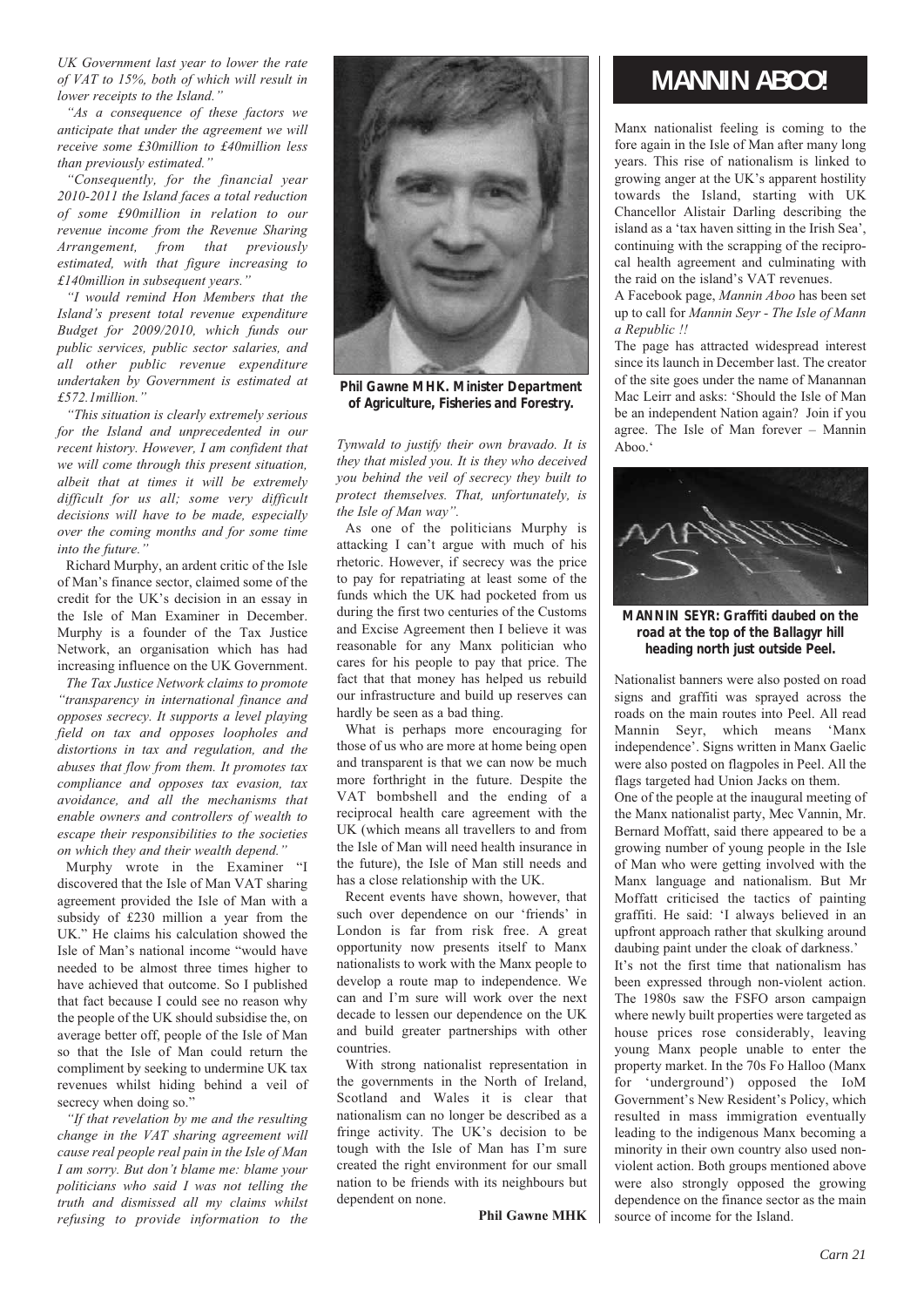

# Celtica



### **The Celtic Revolution: In Search of 2000 Forgotten Years that Changed Our World.**



Product Details: Hardcover 320 pages (October 14, 2009) Price: Stg. £14.99 Publisher: Gibson Square Books, ISBN-10: 1906142432 / ISBN-13: 978-1906142438 A paperback edition will be available by the same editor in March 17, 2010 at £8.09 with ISBN-10: 1906142424 and ISBN-13: 978-1906142421

#### *About the Author*

Simon Young is 35 years old. He was awarded a First in Anglo-Saxon, Norse and Celtic studies from Cambridge University, as well as the Chadwick Prize for Celtic studies and completed a doctorate at the University of Florence. He became interested in the early Middle Ages (400- 1000) and especially the British Celts in this period. He has lived in Spain, Ireland and Italy. He combines a commitment to serious history, especially that of the medieval Celts, with a desire to communicate Dark Age history to the general public. He is the author of books for the general reader such as *500 AD* and *Farewell Britannia,* and of many other academic publications both academic and freelance on the theme. As a freelance journalist he has written on European minorities and the right of selfdetermination. In 2001, he received the *Premio Historia Medieval de Galicia* - (Galicia Medieval History Prize - for his book *Britonia: camiños novos* about the settlement of British Celtic colonies in Galicia during the Dark Ages. He is now living outside Florence with his Italian wife and his young daughter.

#### *Book Description*

This excellent book, or should I say (brilliant?) is a window to almost 2,000 years of Celtic history from Iron Age Celts to late Middle Ages Celts. The book is divided into three parts:

Part I: Making the Roman Empire, Part II: Saving Dark Age Christianity, Part III: Creating the Modern World. There are also two appendices, Appendix I being Discovering America? The Irish Exiles in the Northern Atlantic and Appendix II being – Will the Real King Arthur Please Stand Up?

All three parts of the book, ancient, medieval, and medieval/modern are good and interesting but the two appendices are even more interesting; the first one exploring the Celtic discovery of America and the other the historical origins of the legend of Arthur.

Today we think of the Celts as a mysterious, fringe people doomed to extinction. Some historians even question their existence. But in this riveting guide to two thousand forgotten years, Simon Young uses the latest research to show how pivotal the Celts were to the modern world.

Of course some of the information given in the book could be well known by some of our readers but this book is a novel history that, based on sources in many languages, goes beyond ordinary history books and brings back to life a people as important as the ancient Greeks, the Romans or the Etruscans.

*As Simon Young states in his introduction: ' The following pages have been written as a partial antidote to the poisonous idea of Celtic failure. They are a reminder that on at least three occasions in their history the Celts worked a revolution in their neighbour's affairs and that the world we live in today would be a different one if the Celts had never existed. [...] By saying then that the Celts changed the world I am not claiming that the Celts were special or blessed. I am canvassing for their right to matter as the Greeks or Romans, the Etruscans or Carthaginians matter, and to be recognized as a major influence on our history ».*

This book is just very interesting, very good and very entertaining, i.e. a great read!

**José Calvette**

### **Robert Tannahill Federation 2010 Bicentenary Concert**

Tannahill Weavers will be appearing on Friday 21st May at 8pm at Paisley Arts Centre, New Street, Paisley.

**Entrance:** £10/£8. **Tickets:** 0141 887 1010 www.roberttannahillfederation.com

#### *The Cult of Relics: Devocyon dhe Greryow* **published by Evertype**

*The Cult of Relics* yw novel nowyth dhyworth Dr Alan M. Kent (auctour a *Proper Job, Charlie Curnow!* hag a *Electric Pastyland*), hag yma va dyllys gans trailyans Kernowek Nicholas Williams, *Devoycyon dhe Greryow*. An whedhel-ma a gebmer le i'n West a Vreten Veur in cres an bledhydnyow mil, naw cans, peswar ugans ha deg, termyn cot warlergh Bresel an Morbleg. Yth eson ny ow metya ino gans try ferson, meur a les: Jûd Fox, Viajyores a'n Oos Nowyth: Eddie Hopkins, fôtojornalyst Amerycan; ha'n hendhyscansyth dhia Gernow, Robert Bolitho. Ymowns y aga thry ow dyscudha<br>bos kescolm intredhans dhyworth bos kescolm intredhans dhyworth bledhydnyow avarr an seytegves cansvledhen. I'n whedhel hudol-ma yma Kent ow qwia warbarth bêwnans kenyver onen anodhans gans an "Stranjer" kevrînek. Crer sans ha stranj re beu gwethys ganso ev, ha'n dra-na yw an crespoynt a'n othem a'n jeves kettep onen a gowethyans ha govenek.



*The Cult of Relics* is a new novel by Dr Alan M. Kent, member of An Kesunyans Keltek Scoren Kernewek (author of *Proper Job, Charlie Curnow!* and *Electric Pastyland*), presented in a bilingual format, with a Cornish-language translation, *Devocyon dhe Greryow*, by Nicholas Williams. The story is set in Western Britain in the mid-1990s just after the Gulf War, and tells of three extraordinary people: of the New-Age Traveller Jude Fox, of the American photojournalist Eddie Hopkins, and of the Cornish-born archaeologist Robert Bolitho. The three characters discover a set of connections between them, stretching back to the early seventeenth century. Kent's intriguing story weaves together their disparate lives with that of the mysterious "Stranger", whose preservation of a curious holy relic becomes a focus for their collective need for communion and hope.

Y hyll cavos copyow a'n lyver dhyworth Amazon.co.uk. dhyworth Amazon.com, bo dhyworth Spyrys a Gernow, shoppa @ spyrys.org. Gweler Copies may be obtained from Amazon.co.uk, from Amazon.com, or from Spyrys a Gernow, shoppa @ spyrys.org.

See http://www.evertype.com/books/cult.html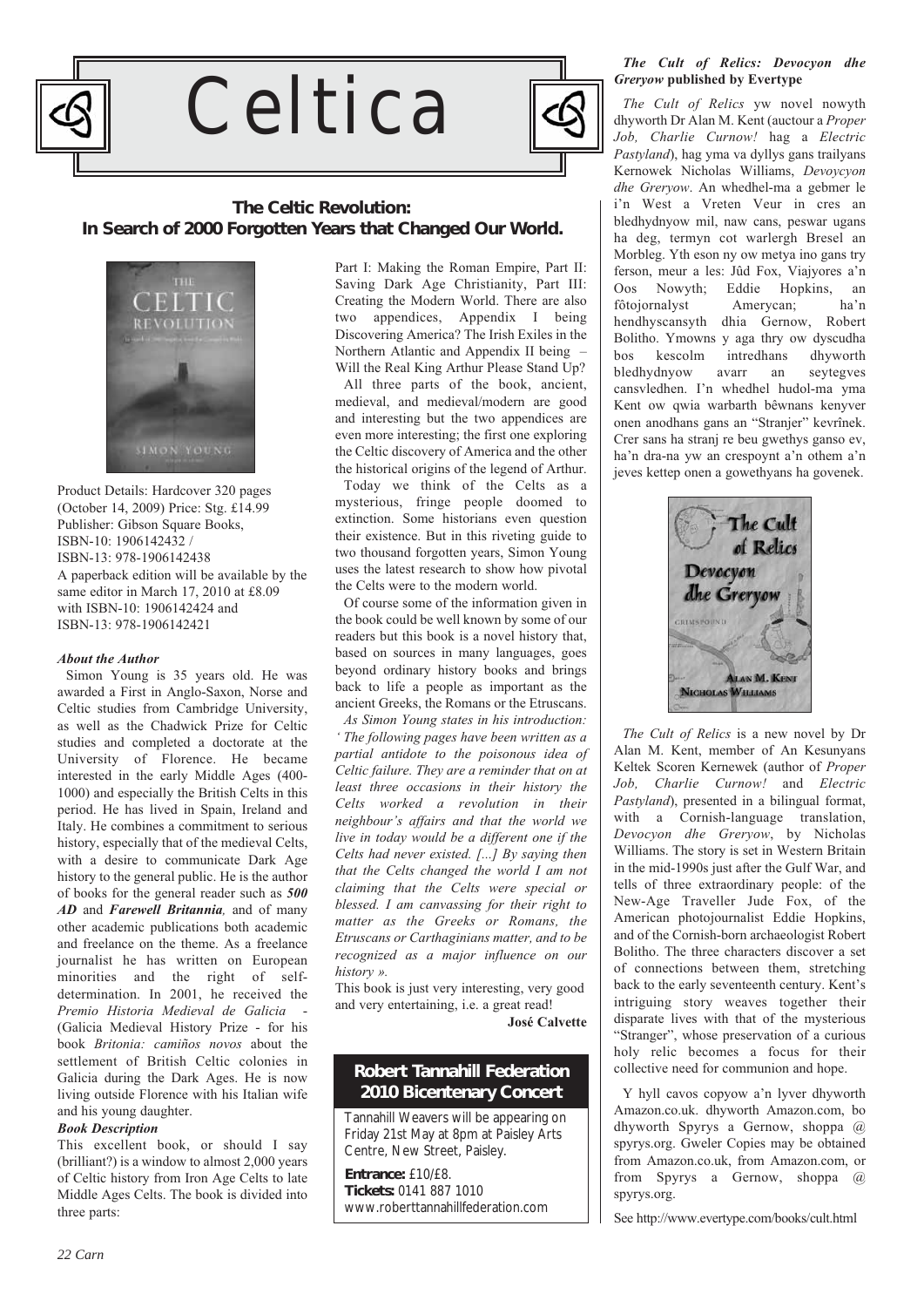#### *continued from page 15*

obvious one being the power to force its Member States to go to war against their will. It would possess most of the powers of a State however, although it has nothing like the tax and spending levels of its constituent Member States.

### **Three steps to a federal-style Constitution**

Lisbon's constitutional revolution takes place in three interconnected steps:

Firstly, the Treaty establishes a European Union with legal personality and a fully independent corporate existence in all Union areas for the first time (Arts.1 and 47 TEU). This enables the post-Lisbon Union to function as a State vis-a-vis other States externally, and in relation to its own citizens internally

Secondly, Lisbon abolishes the European Community which goes back to the Treaty of Rome and which makes European laws at present, and transfers the Community's powers and institutions to the new Union, so that it is the post-Lisbon Union, not the Community, which will make supranational European laws henceforth (Art.1 TEU). Lisbon also transfers to the EU the "intergovernmental" powers over crime, justice and home affairs, as well as foreign policy and security, which at present are not covered by European law-making, leaving only aspects of the Common Foreign, Security and Defence Policy outside the scope of its supranational powers. The Treaty thereby give a unified constitutional structure to the post-Lisbon Union.

Thirdly, Lisbon then makes 500 million Europeans into real citizens of the new Federal-style Union which the Treaty establishes (Arts.9 TEU and 20 TFEU). Instead of EU citizenship "complementing" national citizenship, as under the present Maastricht Treaty-based EU (Art.17 TEC), which makes such citizenship essentially symbolical, Lisbon provides that EU citizenship shall be "additional to" national citizenship.

Ministers and Presidents into an "institution" of the new Union (Art.13 TEU), so that its acts or its failing to act would, like those of the other Union institutions, be subject to legal review by the EU Court of Justice.

Constitutionally speaking, the summit meetings of the European Council will henceforth no longer be "intergovernmental" gatherings outside supranational European structures, as they have been up to now. The European Council will in effect be the Cabinet Government of the post-Lisbon Union. Its individual members will be constitutionally obliged to represent the Union to their Member States as well as their Member States to the Union, with the former function imposing primacy of obligation in any case of conflict or tension between the two.One doubts if all the Heads of State or Government who make up the European Council themselves appreciate this!

As regards the State authority of the post-Lisbon Union, this will be embodied in the Union's own executive, legislative and judicial institutions: the European Council, Council of Ministers, Commission, Parliament and Court of Justice. It will be embodied also in the Member States and their authorities as they implement and apply EU law and interpret and apply national law in conformity with Union law. Member States will be constitutionally required to do this under the Lisbon Treaty. Thus EU "State authorities" as represented for example by EU soldiers and policemen patrolling our streets in EU uniforms, will not be needed as such.

Although the Lisbon Treaty has given the EU a Federal-style Constitution without most people noticing, they are bound to find out in time and react against what is being done. There is no European people or demos which could give democratic legitimacy to the institutions the Lisbon Treaty establishes and make people identify with these as they do with the institutions of their home countries. This is the core problem of the EU

### **EU Democrats initiatives, the Foundation for Democracy**

The EU will be constitutionally superior even though the powers of the new Union come from its Member States in accordance with the "principle of conferral" (Art.5 TEU). Where else after all could it get its powers from? This is so even though the Member States retain their national Constitutions and their citizens keep their national citizenships.

Under Lisbon population size will in turn become the primary basis for EU lawmaking, as in any State with a common citizenry. This will happen after 2014, when the Treaty provision comes into force that EU laws will be made by 55% of Member States as long as they represent 65% of the total population of the Union.

The constitutional structure of the post-Lisbon EU is completed by the provision which turns the European Council of Prime

integration project. Lisbon in effect has made the EU's democratic deficit much worse.

It is hard to imagine that this will not make struggles to re-establish national independence and democracy and to repatriate supranational powers back to the Member States the central issue of EU politics in the years and decades ahead.

#### **Anthony Coughlan**

*(Director of the National Platform EU Research and Information Centre, Dublin, and President of the Foundation for EU Democracy, Brussels).* 

OPEN EUROPE'S EXAMPLES: To read examples of EU waste in full, see here: www.openeurope.org.uk/research/top50wast e.pdf

### **ALBA REFERENDUM SUPPORT CALL FROM LEAGUE**

At the League's annual general assembly in Kernow in 2009, the League reiterated its support for the Scottish referendum and pledged to help promote and publicise a positive result in the run up to the vote. At the end of 2009 a statement was issued.

"A positive vote in Scotland's referendum on independence in 2010 will be the biggest single political development to occur within the Celtic countries since devolution was granted by the UK government in 1997. 2010 will therefore be a decisive year not only for the people of Scotland, but by all the peoples of the Celtic countries and throughout Europe. The Celtic League calls on Scottish voters not to be fooled by flattery about the close geographical and cultural links between Scotland and England that would be a shame to undo. Many countries have much in common in terms of culture, but they are still independent. Scotland is an ancient nation with a distinctive national culture, so the Scottish people needn't worry about any possible cultural loss in being independent. The Celtic League calls on England and unionists in Scotland to respect the referendum and respect the result of the referendum if the Scottish people vote for independence. We hope they will not try to do as was done in Ireland and demand that Scotland be partitioned to placate unionists who refuse to accede to the wishes of the majority.

We call on the international community, particularly the European Union and the United Nations, to ensure that England does not use force or dirty tactics against Scotland in the run up to the referendum or in the event of the Scottish people voting in favour of independence. Estonia, Latvia and Lithuania became independent again after 50 years of Russian occupation. The Czech Republic and Slovakia separated peacefully in 1993.

A vote for independence in Scotland will have a positive impact in the other Celtic nations. It will no doubt encourage the Welsh people to vote for further powers for Wales and possibly a referendum on independence too. It may also prompt the Manx government to finally decide to hold a referendum on full independence and the people of Cornwall will also be encouraged by a positive Scottish vote to step up their demand for self-government. Scottish independence will have enormous implications in Ireland too and it will hasten Irish reunification.

Throughout 2010 the Celtic League will be offering its support to those organisations that are campaigning for a yes vote and asking the peoples of the Celtic nations and others around the world to support the Scottish people's right to independence and to assist them in any way they can to help achieve this goal."

**Rhisiart Talebot**